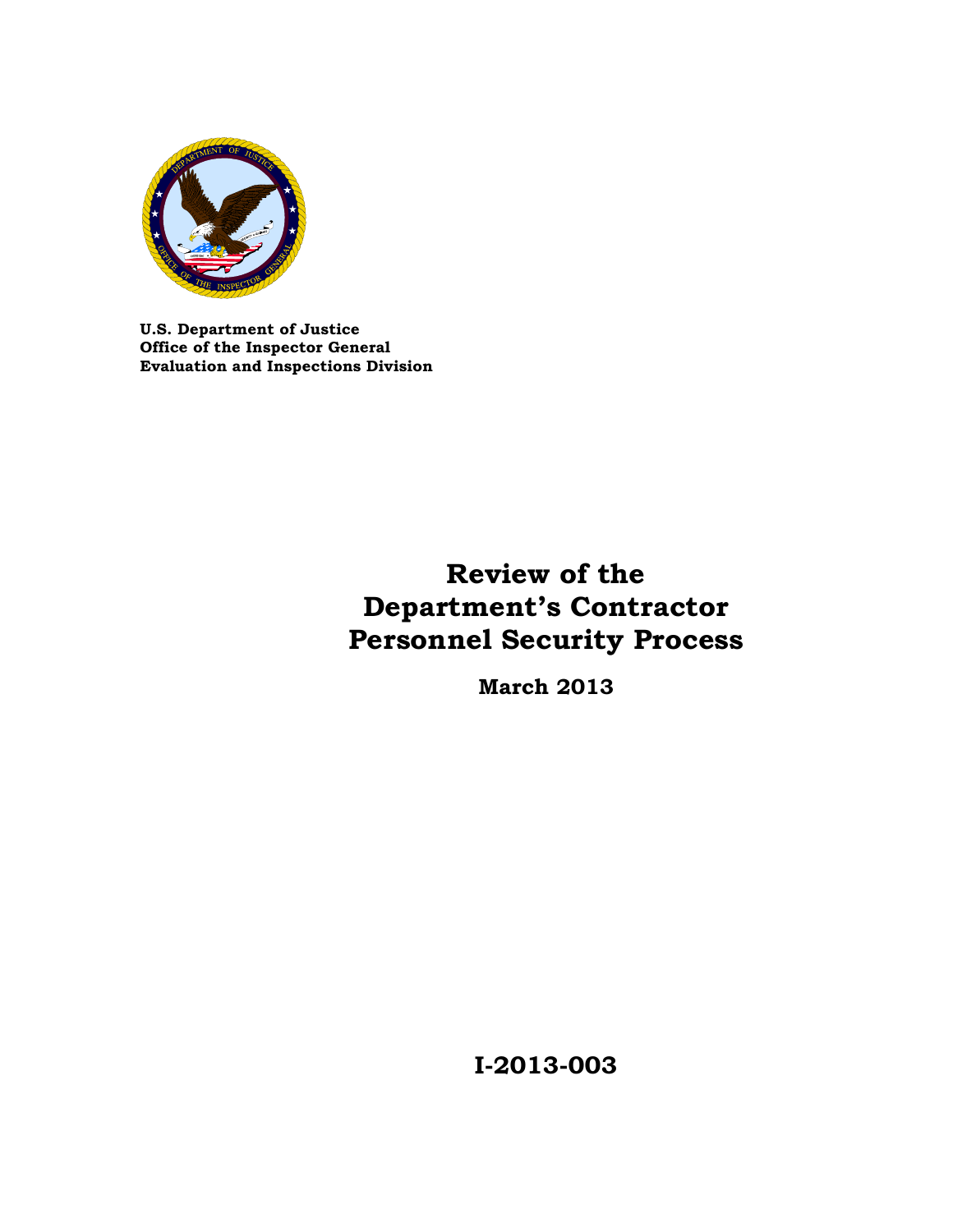#### **INTRODUCTION**

The Office of the Inspector General (OIG) evaluated the time it took the Department of Justice (Department or DOJ) to complete the personnel security process for contractors, how well the Department meets the timeliness and reciprocity requirements of the *Intelligence Reform and Terrorism Prevention Act of 2004* (IRTPA) and other directives, whether certain positions take longer to process, and whether the Department ensures that only individuals with favorably adjudicated background checks have access to sensitive and National Security Information.[1](#page-1-0)

Alcohol, Tobacco, Firearms and Explosives (ATF).<sup>2</sup> Individuals in Background investigations for the Department are conducted by one of three investigative agencies: the Office of Personnel Management (OPM), the Federal Bureau of Investigation (FBI), and the Bureau of positions that require access to National Security Information (information classified at the Top Secret, Secret, or Confidential level) generally require more in-depth investigations than individuals whose positions do not require access to classified information (typically termed Public Trust positions).

IRTPA requires agencies that are authorized to grant National Security Information clearances to complete at least 90 percent of the clearances within an average of 60 days – 40 days to complete the background investigation and 20 days to complete the adjudication determination.

 background investigation.[3](#page-1-2)  Background investigations and adjudications for Public Trust positions are not subject to the IRTPA guidelines. However, OPM requires that an agency both complete the adjudication process and report to OPM its determination within 90 days of receiving a completed

<span id="page-1-0"></span>-

 1 Pub. L. No. 108-458, 118 Stat. 3638.

<span id="page-1-2"></span><span id="page-1-1"></span><sup>&</sup>lt;sup>2</sup> Until October 2012, the U.S. Marshals Service conducted background investigations for one specific category of contractors, Court Security Officers.

 3 5 C.F.R. § 732.302(b) and Executive Order 10450 (signed in 1953).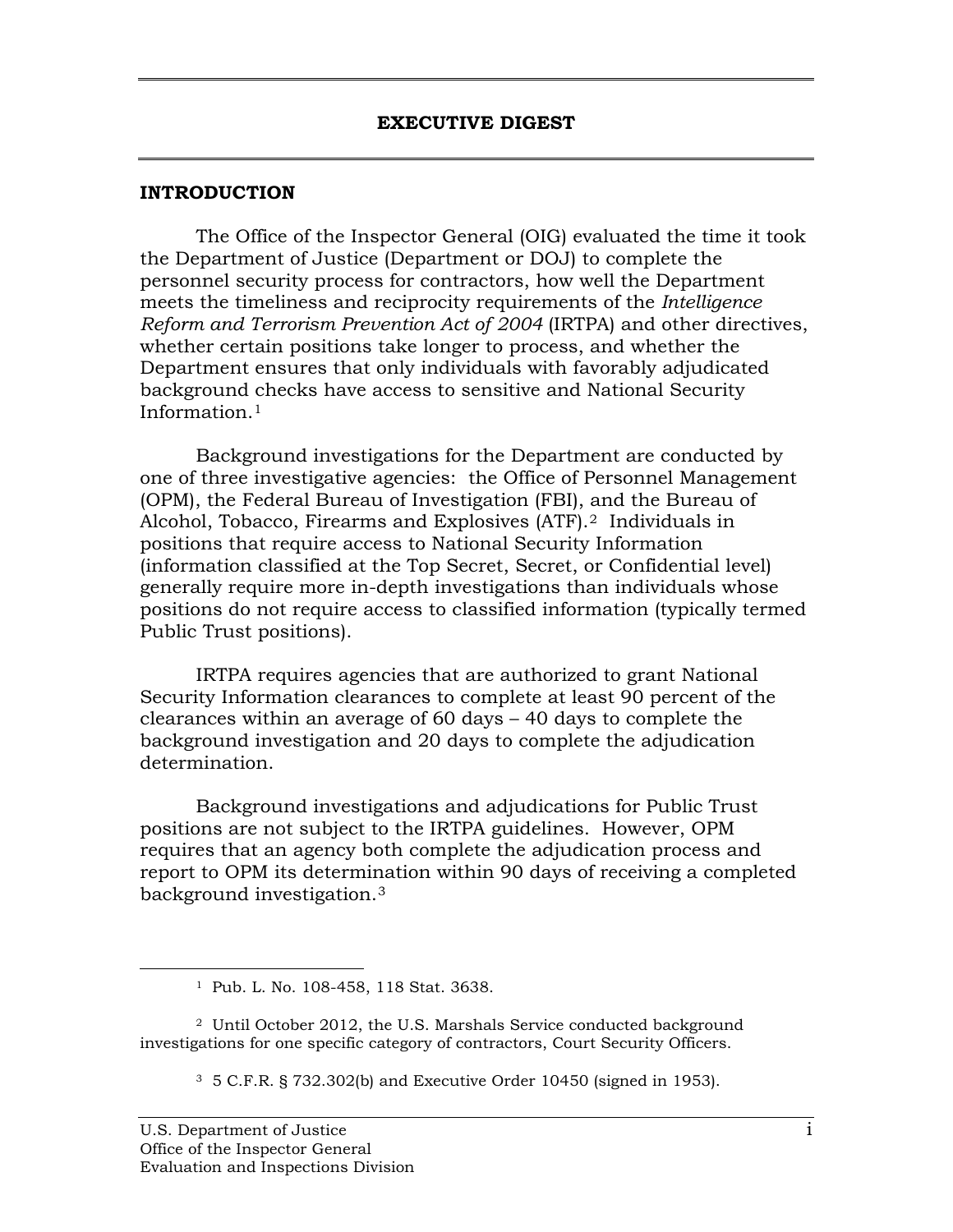#### **RESULTS IN BRIEF**

While the Department generally completed personnel security reviews for Public Trust contractor positions in a timely manner, nearly 10 percent of adjudications exceeded OPM's 90-day timeliness requirement: Public Trust contractors accounted for 90 percent (3,434 of 3,797) of the contractor security cases the Department completed during our timeframe. Overall, the Department averaged 82 days to complete personnel security approvals for Public Trust cases. Further, the Department averaged 36 days to complete the adjudication phase of the process, falling well within OPM's 90-day requirement. However, nearly 10 percent (326 of 3,434) of Public Trust adjudications took more than 90 days to complete, the majority of which involved BOP contractors. Given that contractors generally receive a waiver to start work prior to the completion of the personnel security process, and given that they may work in close proximity to sensitive systems and information, the OIG is concerned that delays in the personnel security process for these individuals may present a security risk to the Department.

The Department failed to meet the 60-day IRTPA time guideline: The OIG found that from the first quarter of fiscal year (FY) 2010 through the first quarter of FY 2011, the Department as a whole did not meet the statutory timeliness guidelines for National Security Information clearances, primarily due to the length of time it took for the FBI to complete background investigations for its contractors. The FBI accounted for almost all (99 percent, or 359 of 363) of the Department's cases and averaged 108 days to complete National Security Information clearances for its contractors. The OIG found that the FBI's processing time was affected by the time taken to complete security clearances for contract linguists, who often have extensive foreign connections that must be assessed, slowing the investigative process. During the time period covered by this review, security clearances for FBI contract linguists took 67 days longer on average compared with other FBI contractors (166 days versus 99 days).

Components do not effectively track contractor personnel security information: During the time period covered by our review, procedures for tracking contractor personnel security information varied significantly throughout the Department, and some components did not maintain accurate personnel security information on their contractors. For example, in data ATF submitted to the OIG, 250 of 372 contractors were mistakenly listed as occupying National Security Information positions when in fact they should have been listed as occupying Public Trust positions.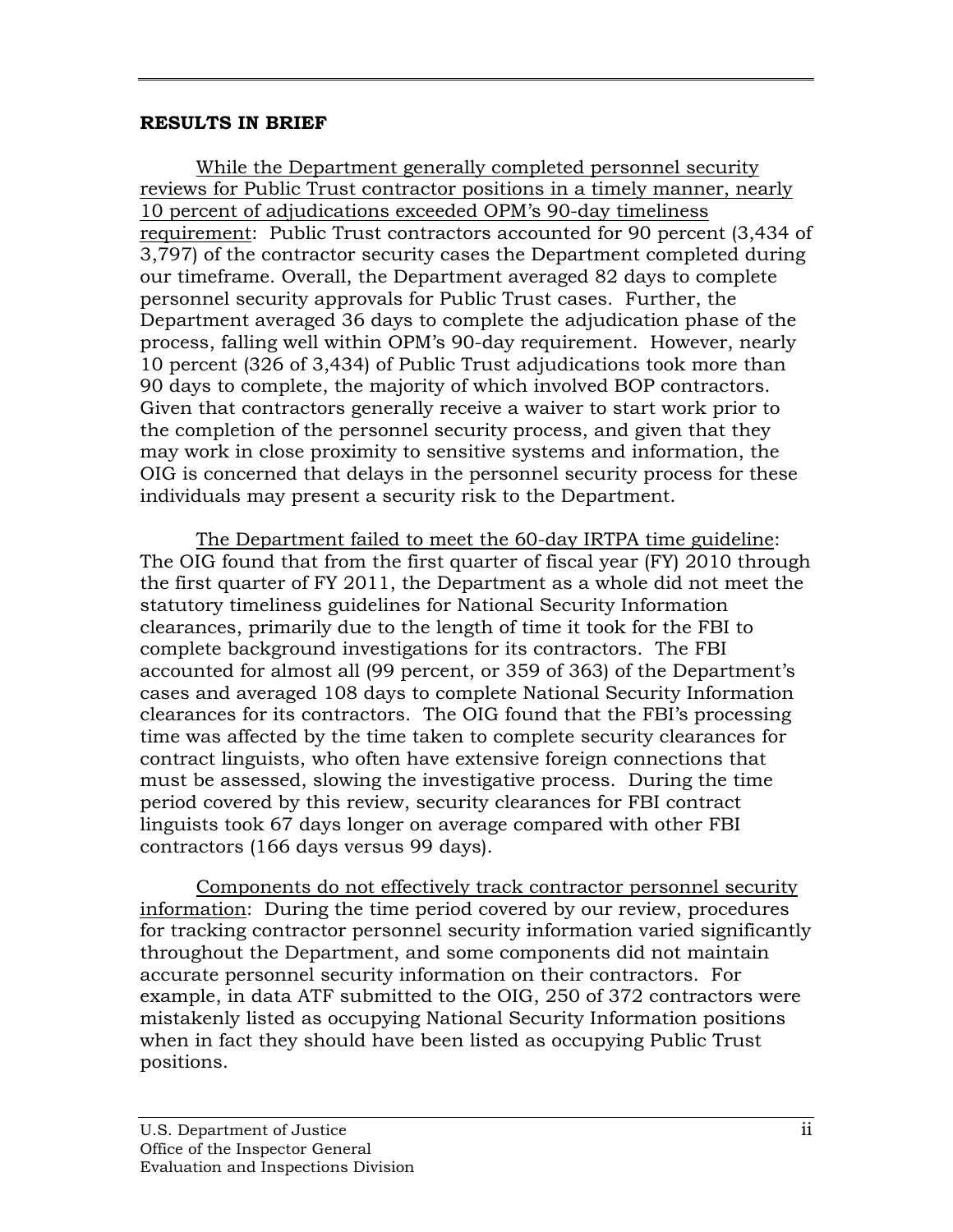There is no comprehensive Department-wide security policy for contractors: The Justice Management Division's Security and Emergency Planning Staff (SEPS) is responsible for issuing Departmentwide security policies. However, SEPS has issued only minimal guidance for components to follow in managing their contractor security programs, and none of it is binding. Nor does the guidance provide standards for maintaining accurate rosters on contract employees or periodic reinvestigations. As a result, components frequently have to seek clarification from SEPS.

### **RECOMMENDATIONS**

We make four recommendations in this report to improve the Department's management of its personnel security process for contractors. These recommendations include establishing procedures to identify Public Trust cases that have exceeded OPM's 90-day adjudication requirement and continuing to use OPM to conduct background investigations for Court Security Officers. We also recommend that SEPS require components to maintain rosters of their active contractors and that SEPS issue a Department-wide contractor security policy.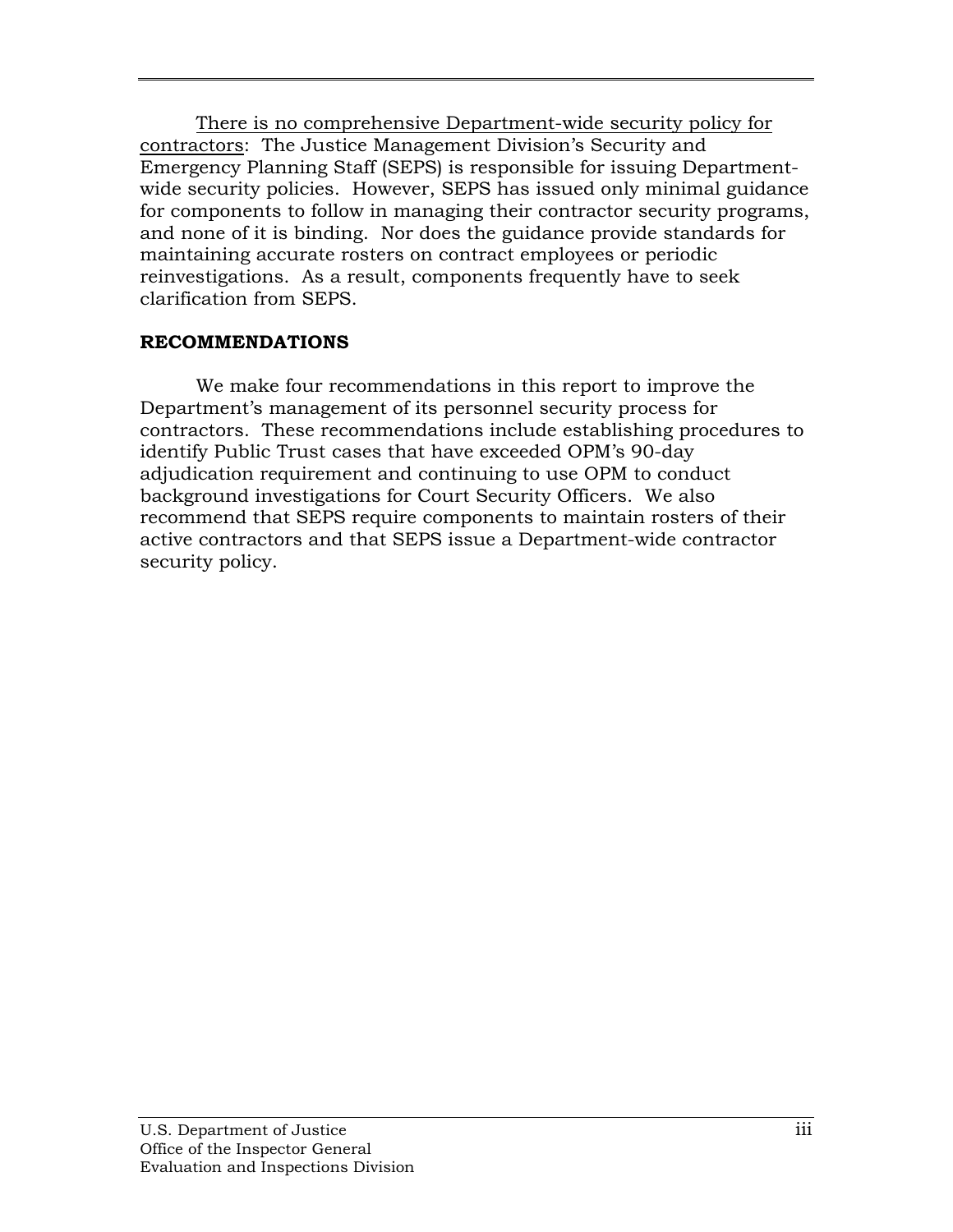### **TABLE OF CONTENTS**

| PURPOSE, SCOPE, AND METHODOLOGY OF THE OIG REVIEW  6                                                  |
|-------------------------------------------------------------------------------------------------------|
|                                                                                                       |
|                                                                                                       |
| CHAPTER II: NATIONAL SECURITY INFORMATION                                                             |
| CHAPTER III: PROGRAM MANAGEMENT AND TRACKING 17                                                       |
|                                                                                                       |
|                                                                                                       |
|                                                                                                       |
| APPENDIX III: RISK LEVELS ASSOCIATED WITH BACKGROUND                                                  |
| APPENDIX IV: COMPONENTS WITH DELEGATED AUTHORITY<br>FOR THE CONTRACTOR PERSONNEL SECURITY PROCESS  27 |
|                                                                                                       |
| APPENDIX VI: THE SECURITY AND EMERGENCY PLANNING                                                      |
| APPENDIX VII: OIG ANALYSIS OF THE SECURITY AND                                                        |
| APPENDIX VIII: THE U.S. MARSHALS SERVICE RESPONSE TO                                                  |
| APPENDIX IX: OIG ANALYSIS OF THE U.S. MARSHALS SERVICE                                                |
|                                                                                                       |
|                                                                                                       |
|                                                                                                       |
| U.S. Department of Justice                                                                            |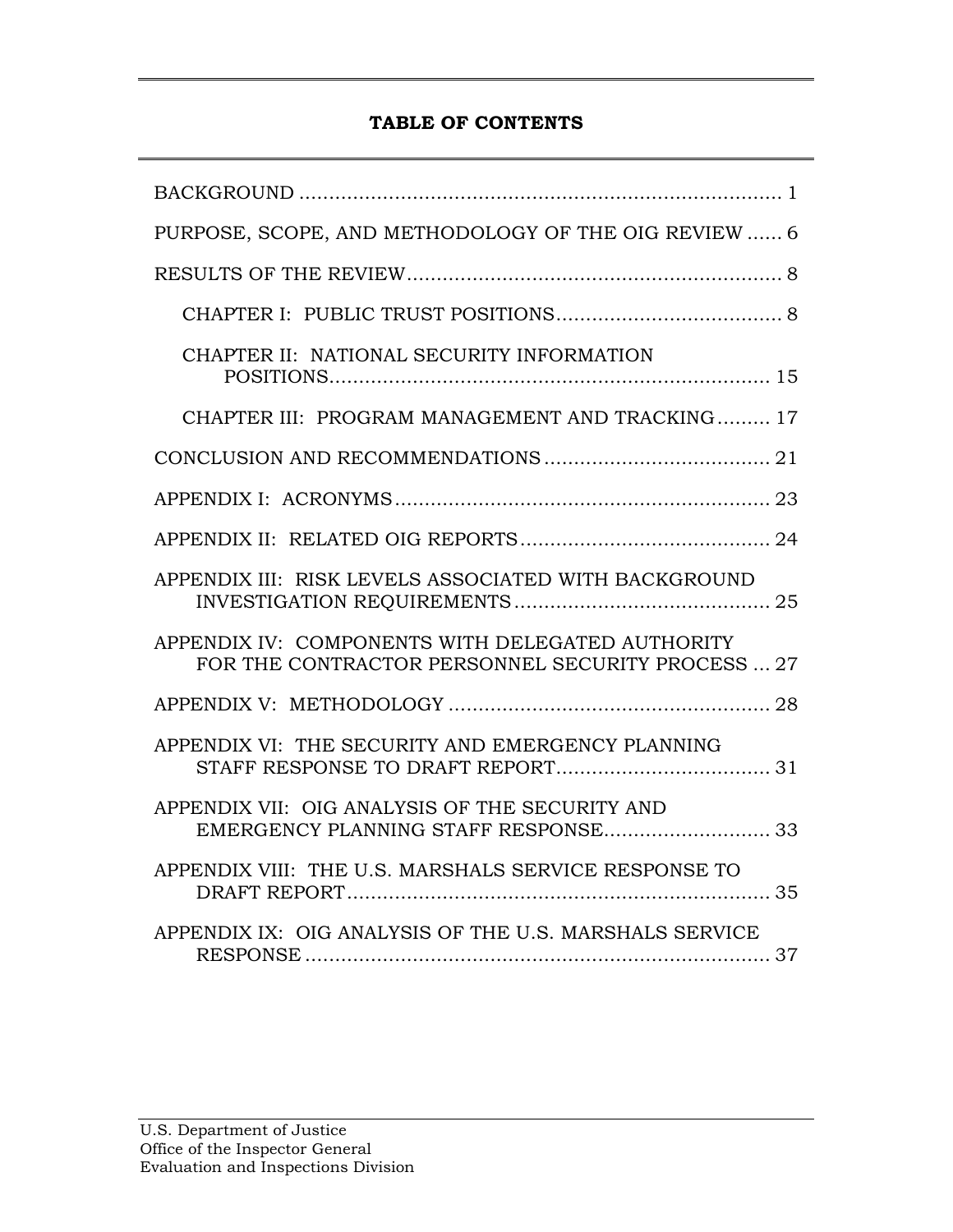The Office of the Inspector General (OIG) conducted a two-part review to assess whether the Department of Justice (Department or DOJ) is effectively administering the personnel security process for government employees and contractors to meet component mission and security requirements. The first report focused on the process for employees, while this second report addresses the process for contractors.[4](#page-5-0) 

 *Prevention Act of 2004* (IRTPA) and related executive branch directives.[5](#page-5-1) In both parts of the review, we evaluated how the Department was meeting the requirements of the *Intelligence Reform and Terrorism*  IRTPA requires agencies that are authorized to grant National Security Information clearances to complete at least 90 percent of the clearances within an average of [6](#page-5-2)0 days.<sup>6</sup> During the time period covered by this review, agencies were to take no more than 40 days to complete the investigative phase and no more than 20 days to complete the adjudicative phase of a clearance.[7](#page-5-3) 

In addition, IRTPA's reciprocity provision mandates that agencies accept a background investigation completed by any other authorized federal investigative or adjudicative agency, provided that the clearance is

<span id="page-5-2"></span> $^6$  The OIG used the IRTPA guideline to measure the Department's performance because, although IRTPA does not establish a specific deadline for completing individual periods that is accepted government-wide. Further, both the Office of Personnel Management and the Office of the Director of National Intelligence use the fastest 90 percent of National Security Information cases in measuring agencies' performance against the IRTPA time guidelines. cases, it does establish a general guideline for completing cases within average time

<span id="page-5-3"></span> 7 On October 1, 2012, the Director of National Intelligence signed an order lengthening the time to complete investigations for certain, more complex investigation levels from 40 to 80 days. The adjudication goal remained at 20 days. However, this report will use the standards as they existed during the time period covered by this review.

<span id="page-5-0"></span><sup>-</sup> 4 See U.S. Department of Justice Office of the Inspector General, *The Department's and Components' Personnel Security Process,* Evaluation and Inspections Report I-2012-003 (September 2012). See Appendix II for prior OIG reports finding that certain Department components did not have effective personnel security processes.

<span id="page-5-1"></span> 5 Pub. L. No. 108-458, 118 Stat. 3638. Prior to IRTPA, Executive Order 12968 (signed in 1995) called for a uniform federal personnel security program for individuals being considered for access to classified information, established policies for protecting classified information, and detailed individual access levels and reciprocity procedures among federal agencies.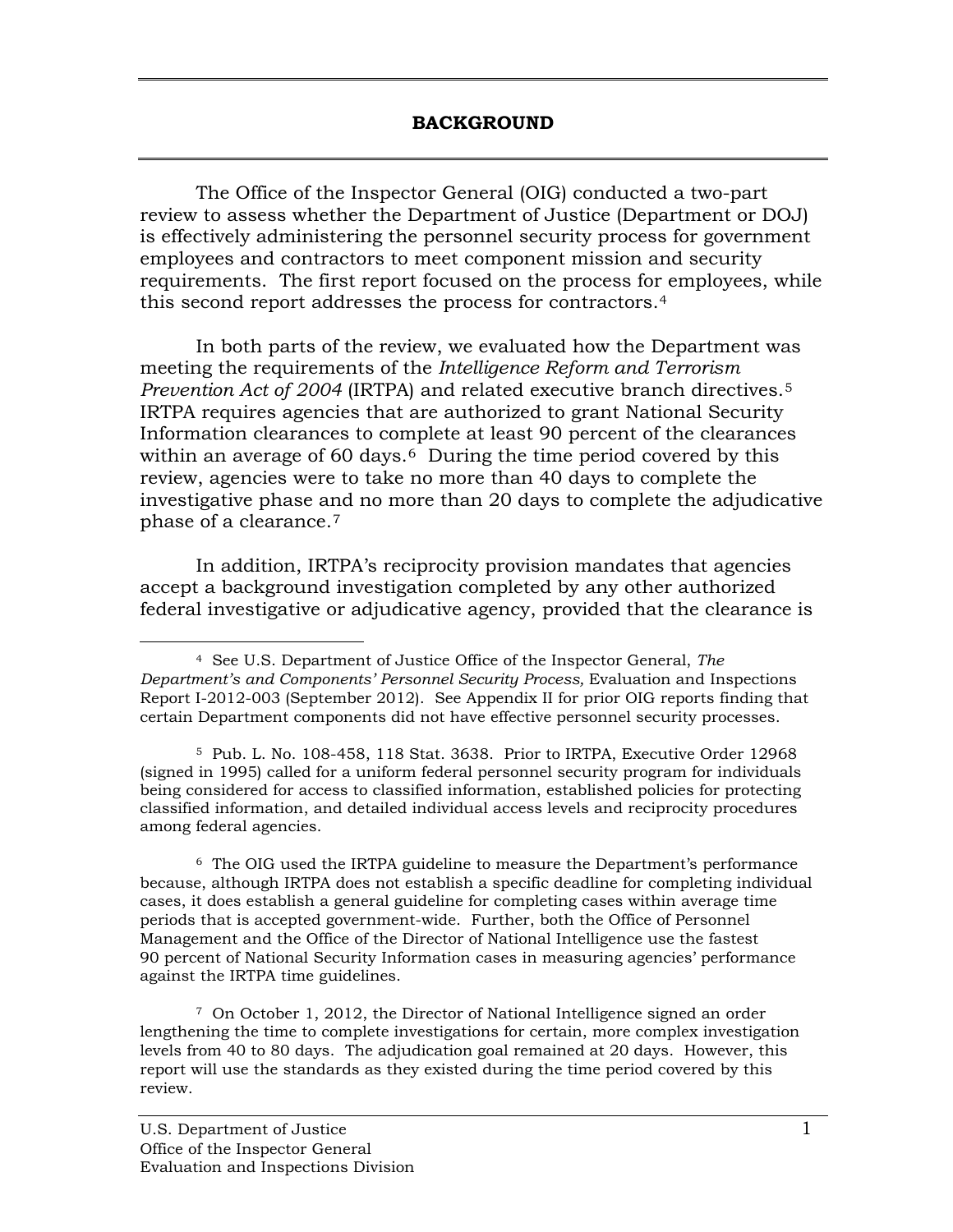position, and was completed within the past 5 years. $^8$ not temporary or interim and the background investigation was favorably adjudicated, was at the appropriate security clearance level for the

### **National Security Information and Public Trust Positions**

Individuals in positions that require access to classified information are granted National Security Information clearances at the Top Secret, Secret, or Confidential level. The higher the clearance level, the more in depth the background investigation must be. IRTPA provides guidelines that these clearances must meet.

Individuals who do not require access to classified information but who may be involved in policy making, major program responsibility, or other sensitive roles are typically considered to be in Public Trust positions. Public Trust positions are assigned a risk level of High, Moderate, or Low based on the potential harm actions of individuals in those positions could cause the federal government.

determination for a person who has already been determined suitable. $^\mathrm{10}$  Background investigations and adjudications for Public Trust positions are not subject to the IRTPA guidelines. There is, however, a requirement that agencies must both complete the adjudication and report the determination to the Office of Personnel Management (OPM) within 90 days of receiving a completed investigation.[9](#page-6-1) Additionally, agencies must apply reciprocity for Public Trust cases and cannot make a new

Appendix III details the types of National Security Information clearances and Public Trust risk levels and the background investigation required for each position.

### **Personnel Security Process**

Each component has a Security Programs Manager who determines the appropriate risk level for each contractor position, certifies that the requirements for granting security clearances are adequate, and monitors

<span id="page-6-0"></span><sup>-</sup> 8 Executive Orders 12968 and 13381 (signed in 2005) also include the requirement for reciprocity.

 $9\,$  5 C.F.R. § 732.302(b) and Executive Order 10450 (signed in 1953).

<span id="page-6-2"></span><span id="page-6-1"></span> 10 Executive Order 13488 (signed in 2009) and Executive Order 13467 (signed in 2008).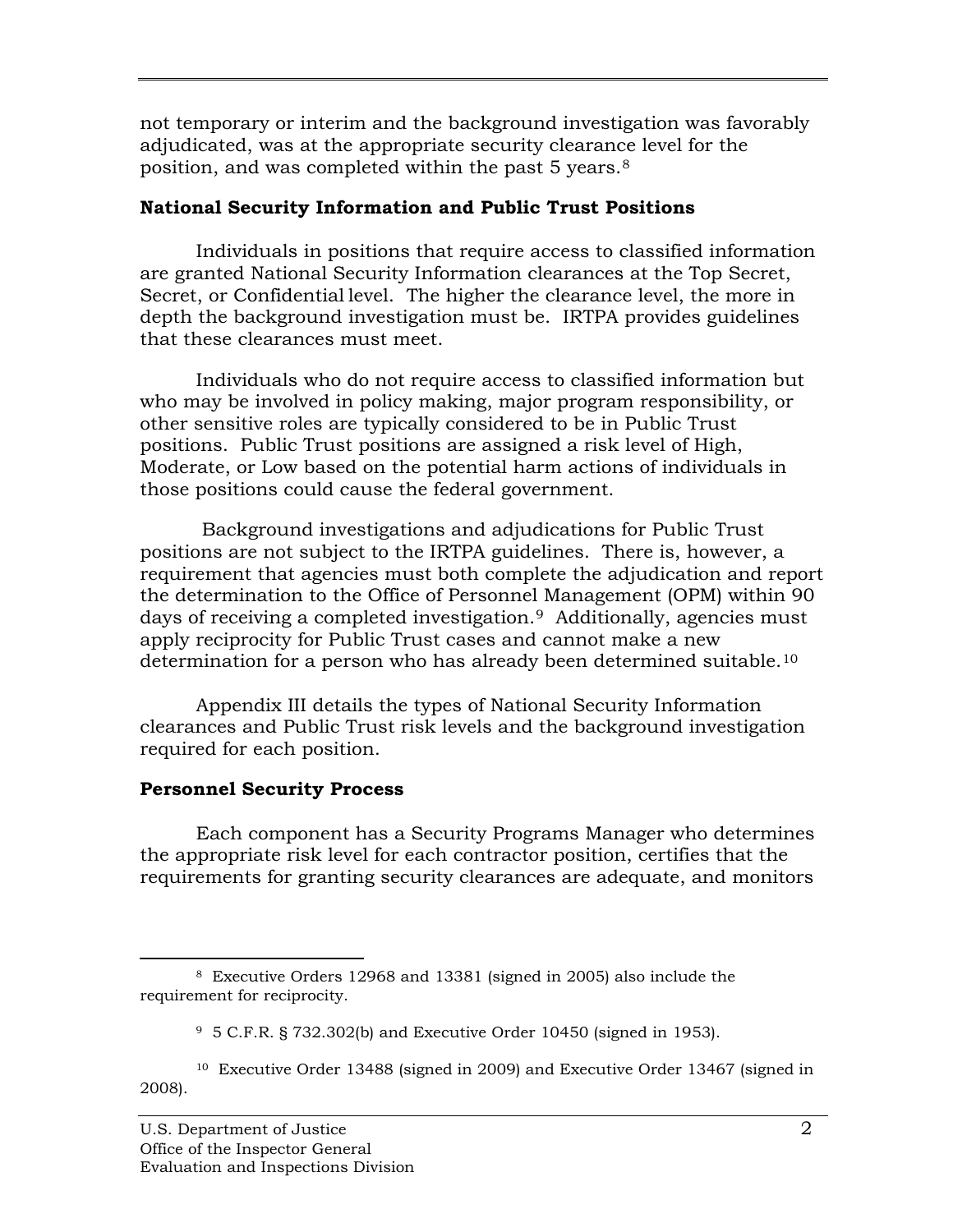compliance.<sup>[11](#page-7-0)</sup> Although the process can vary, Figure 1 depicts the typical personnel security process.



**Figure 1: Personnel Security Process** 

 Abbreviations: BI = Background Investigation; e-QIP = Electronic Questionnaires for Investigations Processing system.

Source: OIG.

<span id="page-7-0"></span> $\overline{a}$ 

To initiate the personnel security process, individuals must provide background information related to their family members, residence, education, employment, finances, and criminal history. Since 2005, individuals have typically entered the information online using OPM's Electronic Questionnaires for Investigations Processing (e-QIP) system. Once the component requesting the investigation verifies the information is complete, the information is sent to the agency responsible for conducting the investigation. The investigative agency conducts the investigation, which consists of verifying residence, education, employment, financial state, and criminal history. Investigators generally interview the individual, as well as family members, neighbors, and personal acquaintances.

The results of the investigation, which usually include a summary of any interviews and database checks, are sent to the adjudicating authority. The adjudication process examines more than a dozen variables over a sufficient period of a person's life to determine whether the person is eligible for access to classified information or to serve in a Public

 11 Justice Acquisition Regulations 2804.470-2.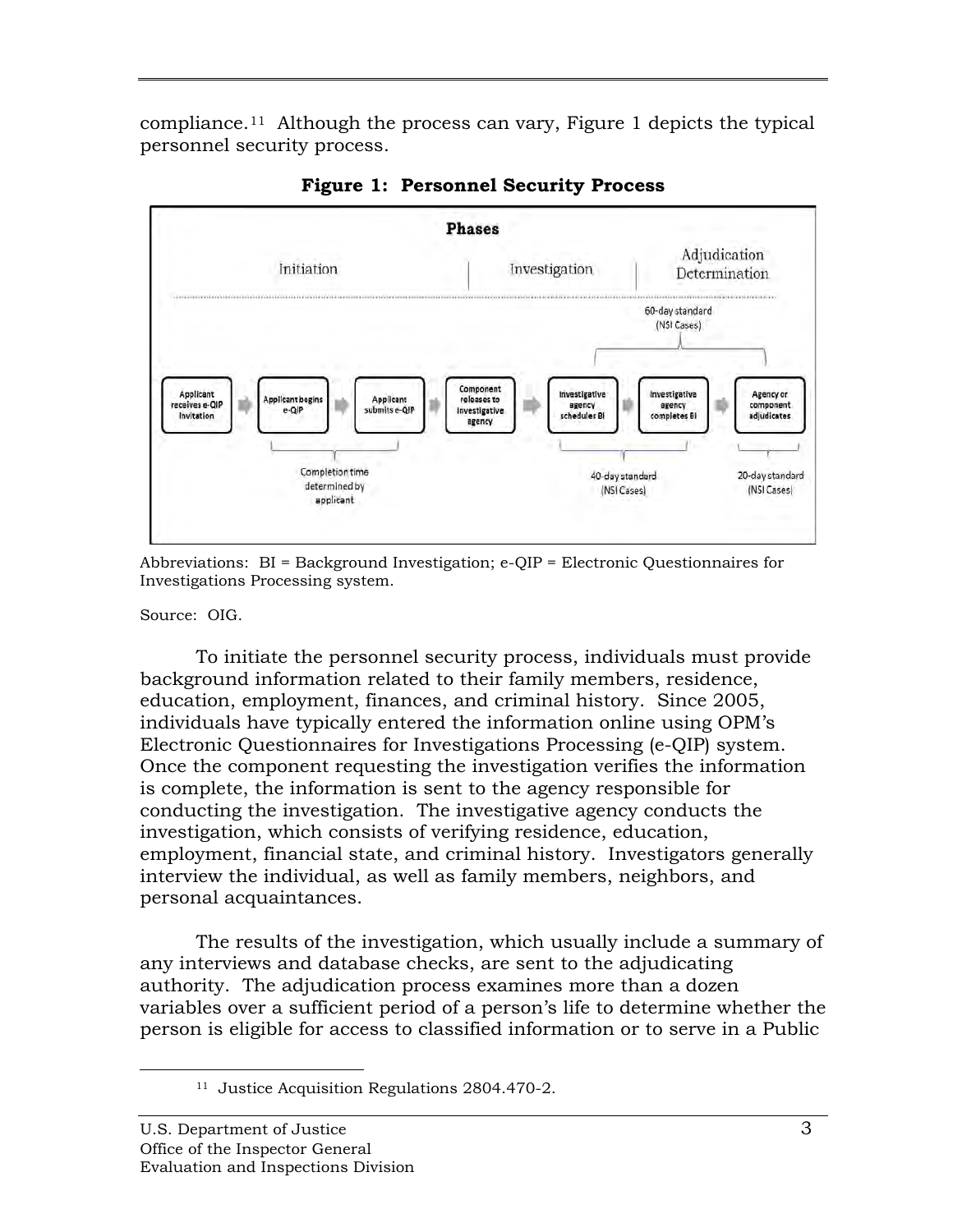Trust position. Information about a person's past and present, favorable and unfavorable, is used to make determination decisions.

### **Authorities to Conduct Background Investigations and Adjudications**

background investigations for all other components of the Department.<sup>[13](#page-8-1)</sup> wide minimum standards.[14](#page-8-2)  Within the Department, background investigations for contractors in National Security Information or Public Trust positions are conducted by one of three authorized investigative entities.[12](#page-8-0) The Federal Bureau of Investigation (FBI) and the Bureau of Alcohol, Tobacco, Firearms and Explosives (ATF) are authorized to conduct investigations of their Public Trust contractors and certain categories of contractors in National Security Information positions. An external agency, OPM, conducts the Although the investigative entities' processes differ slightly, as discussed below, all background investigations must meet the same government-

For adjudications, OPM authorized the Justice Management Division's (JMD) Security and Emergency Planning Staff (SEPS) to make determinations for National Security Information and Public Trust positions.[15](#page-8-3) For contractors, SEPS further delegated adjudication authority to 21 of the Department's components, including ATF, the Federal Bureau of Prisons (BOP), the Drug Enforcement Administration (DEA), the FBI, and the U.S. Marshals Service (USMS). Appendix IV lists all of the components with delegated authority over their contractors.

14 Executive Order 12968 and Executive Order 13467.

<span id="page-8-0"></span> $\overline{a}$  $12$  Contractors who require access to National Security Information frequently work under commercial contracts and have clearances granted by the Department of Defense's Defense Industrial Security Clearance Office (DISCO). The Department accepts these individuals' clearances under reciprocity. Because the Department is not responsible for the timeliness of clearances completed by DISCO, we did not include these contractors in our analysis. Contractors having an employer-employee relationship with the government are not cleared through DISCO. The Department manages the clearance process for these individuals. For the purposes of this review, we examined only this latter group of contractors.

<span id="page-8-1"></span> 13 The U.S. Marshals Service conducted background investigations for one specific category of contractors, Court Security Officers. We discuss this further in Chapter I of this report.

<span id="page-8-3"></span><span id="page-8-2"></span> 15 28 C.F.R. § 17.11(c) and Executive Order 12968 give the Department the authority to grant, suspend, and revoke security clearances and to delegate its authority to the components. In 5 C.F.R. § 731, OPM delegated to agencies the authority to adjudicate Public Trust positions.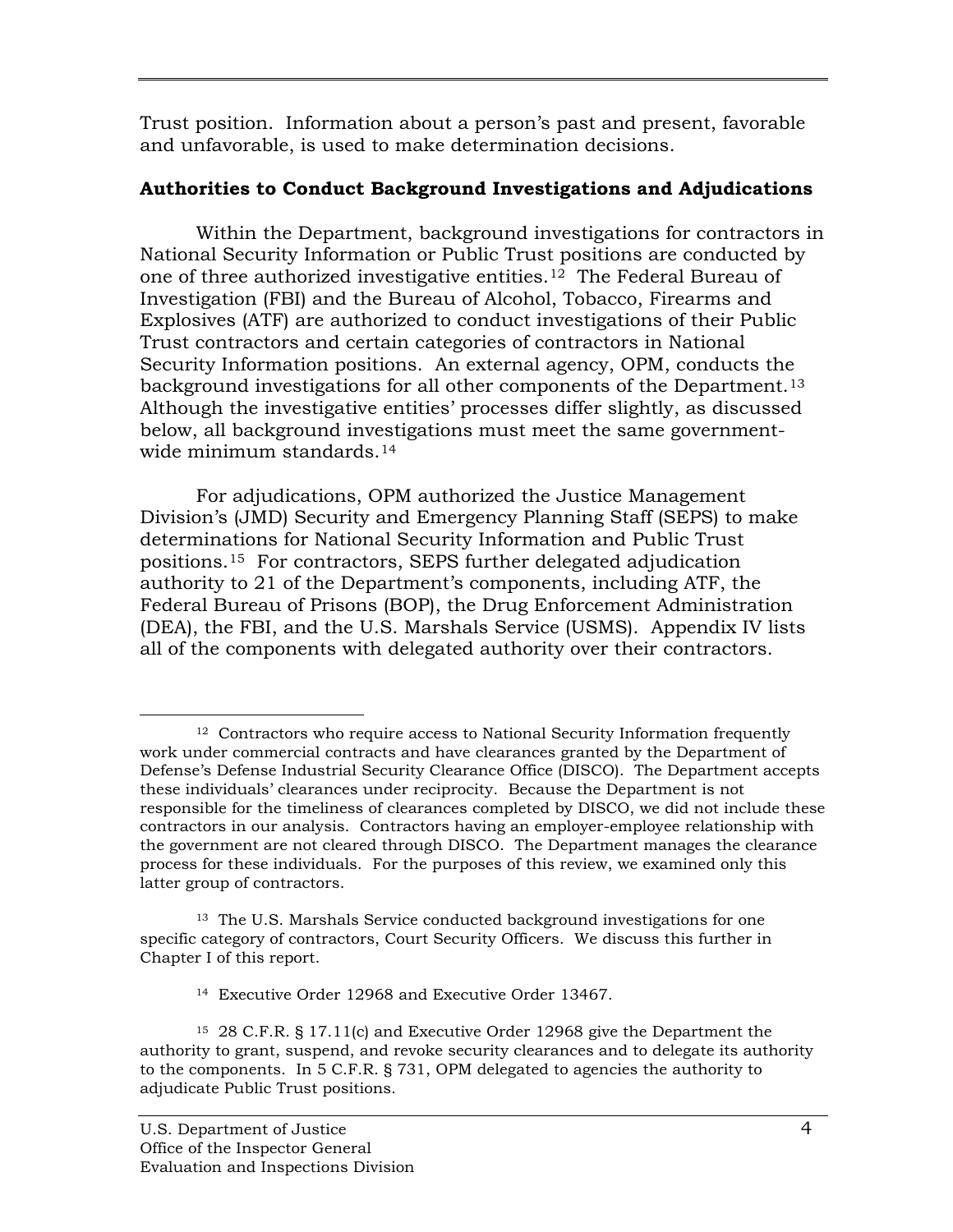### **DOJ Personnel Security Process**

SEPS is the primary office responsible for establishing Departmentwide personnel security policy and for providing oversight of the Department's personnel security clearance process.

SEPS also manages the Justice Security Tracking and Adjudication Record System (JSTARS), a web-based personnel security processing application that tracks all elements of the Department's personnel security process for employees and contractors, such as background investigations, adjudications, reinvestigations, clearance levels, pre-employment waivers, reciprocity actions, and clearance certifications. As of December 2012, all components had moved their data to JSTARS. Although the FBI reports its personnel security data to JSTARS for Department-wide tracking purposes, it continues to use its internal systems to track personnel security data as well.

The following sections describe the three primary personnel security processes used within the Department.

### Background Investigations Completed by the FBI

The FBI conducts the background investigations and makes the adjudication determinations for some of its own contractors. Some FBI applicants, such as contract linguists, must also pass polygraph examinations. In addition, certain positions may require the applicant to pass a physical or medical examination. All FBI contractors are cleared at the Top Secret or Secret level; there are no Public Trust positions in the FBI. The FBI may use either contract investigators or its own special agents to conduct the background investigations.

### Background Investigations Completed by ATF

ATF conducts the background investigations and makes the adjudication determinations for its Public Trust contractors and some contractors in National Security Information positions. Most ATF investigations are conducted by contract investigators. However, ATF does sometimes use OPM to conduct lower-level background investigations that do not require field work.

### Background Investigations Completed by OPM

Many Department components, including JMD and the OIG, rely on OPM to conduct background investigations. OPM uses contractors to conduct investigations. When an investigation is completed, OPM releases the information to the appropriate agency for adjudication.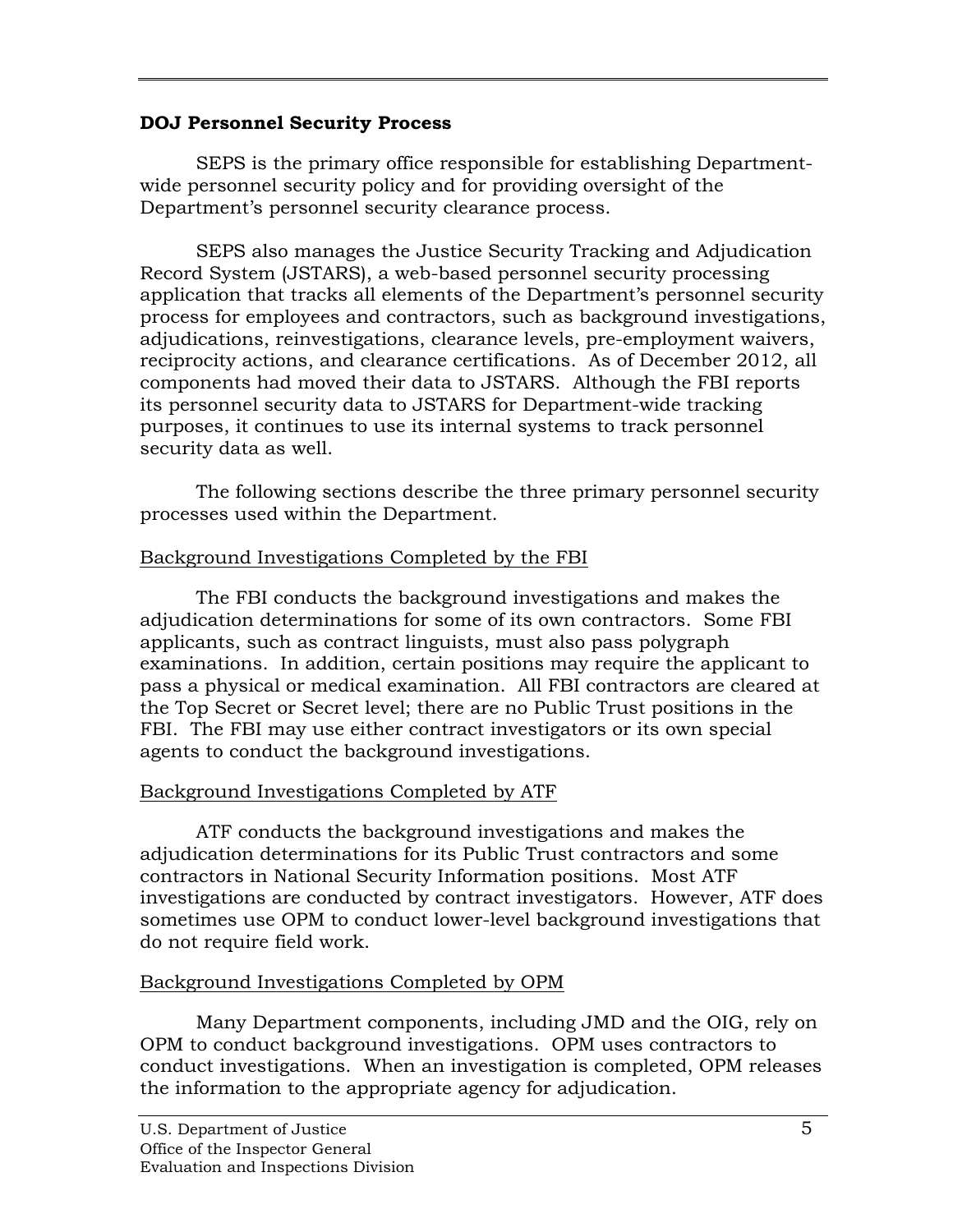#### **PURPOSE, SCOPE, AND METHODOLOGY OF THE OIG REVIEW**

 and National Security Information.[16](#page-10-0)  The purpose of the second phase of the OIG's review is to assess whether the Department is effectively administering the personnel security process for contractors to meet component mission and security requirements. This phase of the review focused on the time it takes to complete background investigations and adjudications for contractors, the Department's success in meeting IRTPA's timeliness guidelines, whether certain positions take longer to process than others, whether the Department provides sufficient oversight of components' contractor personnel security process, and whether the Department ensures that only individuals with the necessary security approvals have access to sensitive

This review examined the Department's timeliness for the end-toend process, regardless of whether the investigative agency was part of the Department (the FBI and ATF) or outside the Department (OPM).

We analyzed data from all the Department's components. Among those we reviewed were ATF, the Antitrust Division, the BOP, the Civil Division, the Civil Rights Division, Community Oriented Policing Services, the Community Relations Service, the Criminal Division, the DEA, the Environment and Natural Resources Division, the Executive Office for United States Attorneys (EOUSA), the FBI, JMD, the Office of Justice Programs (OJP), and the USMS. Our review included interviews, data analysis, document reviews, and site visits.

The review covered the period from fiscal year (FY) 2010 through the first quarter of FY 2011 (October 1, 2009, through December 31, 2010). We conducted our fieldwork from March 2011 through July 2011.

### **Interviews**

We interviewed officials and staff members at the various components' headquarters and field offices. We also interviewed Government Accountability Office personnel to discuss its previous reviews as well as OPM personnel regarding investigation and clearance procedures.

<span id="page-10-0"></span> $\overline{a}$ <sup>16</sup> We could not evaluate whether the Department and its components were meeting the reciprocity requirements of IRTPA or whether clearances for specific positions took longer to process because information needed for such analyses was not consistently captured across the Department. The one exception was clearances for FBI contract linguists, addressed in Chapter II of this report.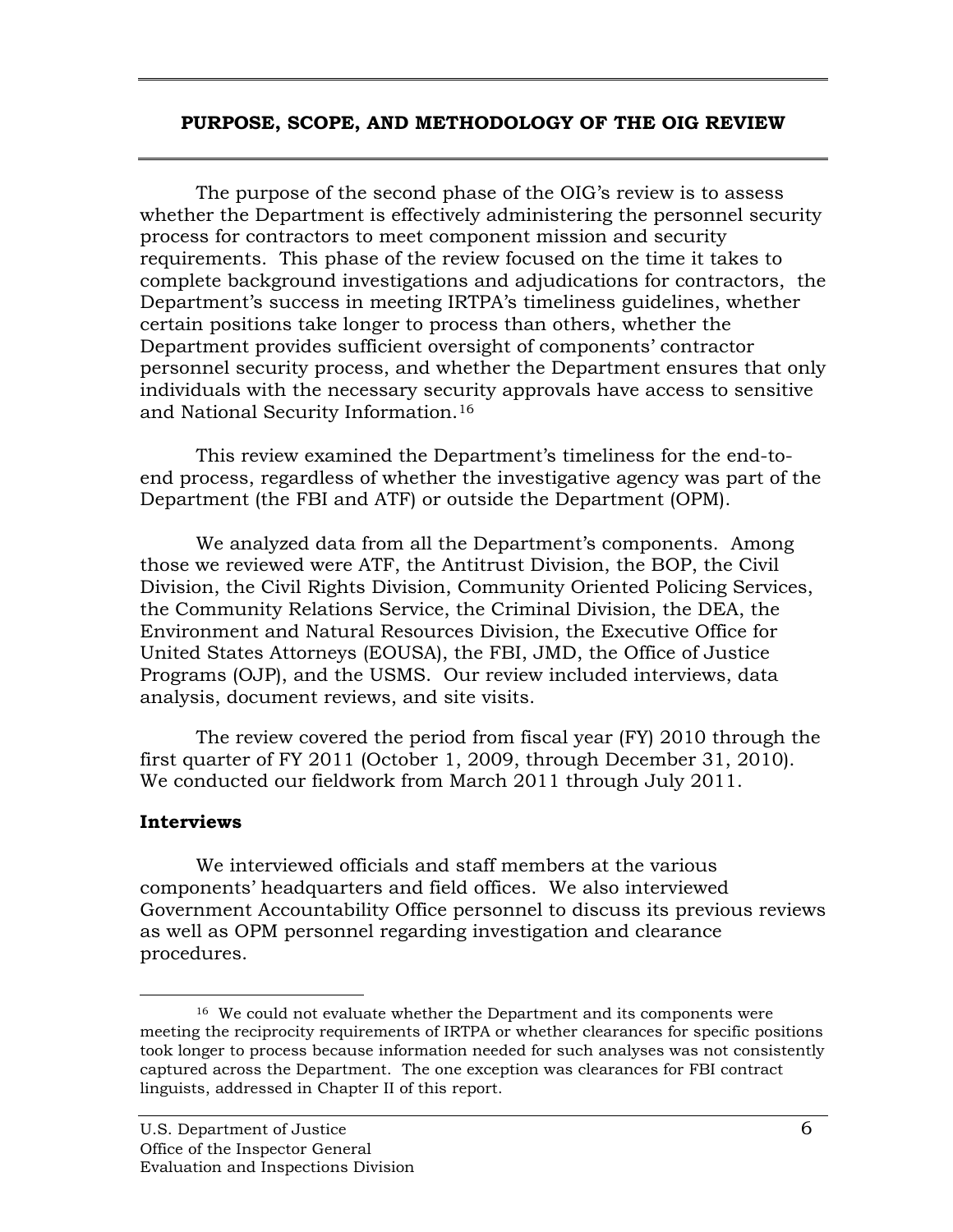#### **Data Analyses and Document Reviews**

We analyzed component data on security and personnel information from FY 2010 through the first quarter of FY 2011 (October 1, 2009, through December 31, 2010). We chose this period based on when agencies were required to start meeting the IRTPA guideline of completing 90 percent of clearances within an average of 60 days.<sup>[17](#page-11-0)</sup> The data included when the background investigation was initiated, when the background investigation was completed, when the adjudication determination was made, the risk or sensitivity level, and the job position. We also reviewed relevant laws, regulations, policies, procedures, internal reviews, and a sampling of security files for completed background investigations. See Appendix V for a detailed description of the OIG's methodology used for each analysis.

### **Site Visits**

We conducted 13 site visits to ATF and FBI field offices, USMS and United States Attorneys' Offices' (USAO) district offices, DEA division offices, and BOP confinement facilities in Los Angeles and Atlanta. We also visited JMD and each law enforcement component's headquarters, as well as the Civil Division, the Civil Rights Division, the Criminal Division, and EOUSA.

<span id="page-11-0"></span> $\overline{a}$  17 On October 1, 2012, the Director of National Intelligence changed the timeliness standard for completing single scope background investigations from 40 to 80 days. Single scope background investigations are more complex and are generally completed for individuals receiving access to Top Secret information. However, because this change did not apply to cases completed during the time period covered by our review, we used the 40-day investigation standard.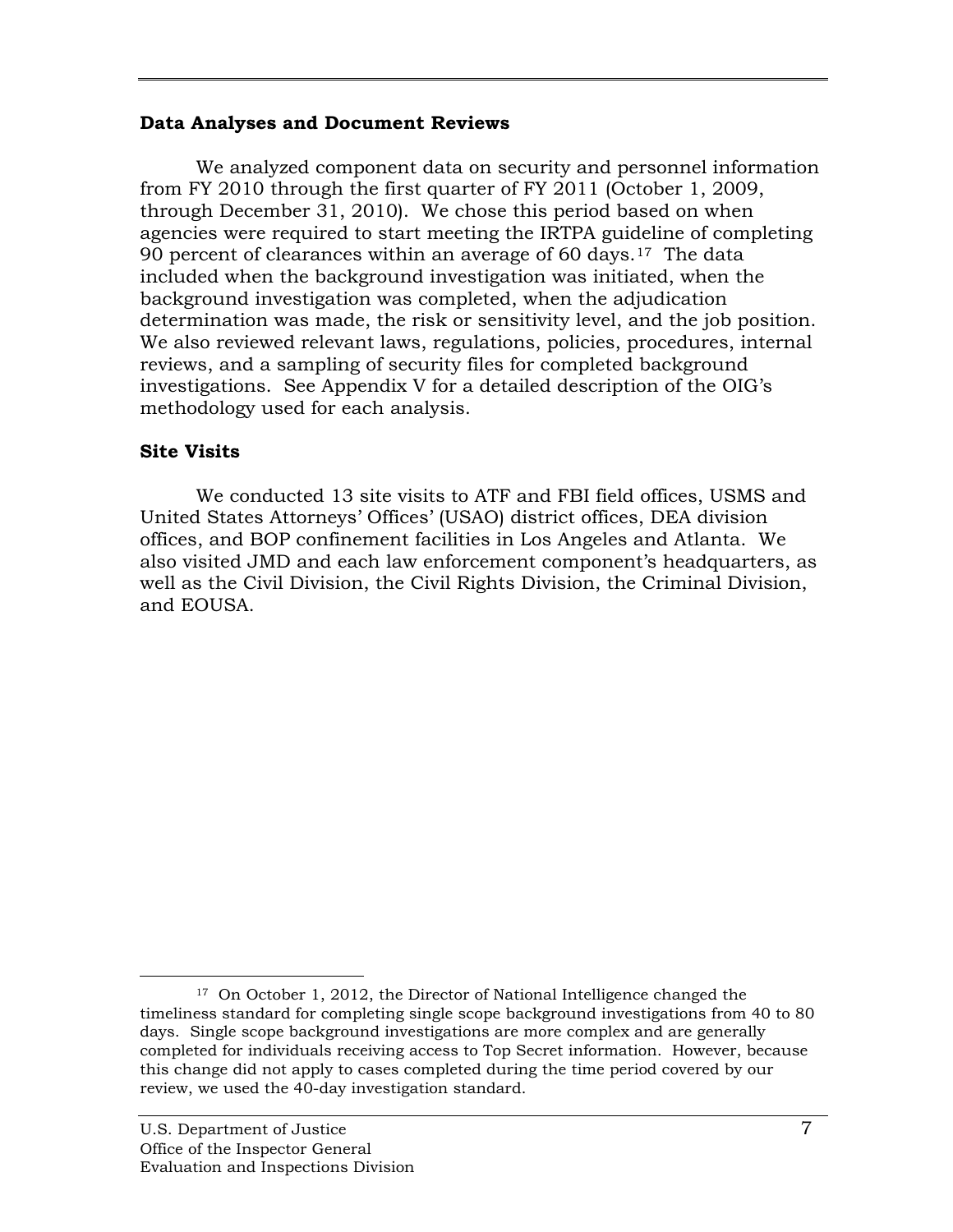#### **CHAPTER I: PUBLIC TRUST POSITIONS**

**The Department averaged 82 days to complete background investigations and adjudication determinations for Public Trust contractor positions. However, OPM's 90-day timeliness requirement was exceeded in nearly 10 percent of adjudications, the majority of which involved BOP contractors. One component, the USMS, used its own personnel to conduct background investigations for certain Public Trust contractor positions. These investigations took longer to complete on average than investigations completed by OPM or ATF, and diverted the USMS's personnel from other tasks.** 

#### **The background investigation and adjudication process for Public Trust positions averaged 82 days to complete, but nearly 10 percent of adjudications exceeded OPM's 90-day timeliness requirement.**

46 days and the adjudication phase took an average of 36 days.  $^{18}$ Public Trust cases accounted for 90 percent (3,434 of 3,797) of the Department's contractor job positions reviewed for this analysis. Overall, the personnel security process for Public Trust cases took an average of 82 days to complete. The background investigation phase took an average of However, nearly 10 percent (326 of 3,434) of adjudications exceeded OPM's 90-day timeliness requirement. The majority (221 of 326) of these cases were completed at the BOP.[19](#page-12-1) 

Individuals in Public Trust positions generally start work under a waiver while the background investigation and adjudication phases of the personnel security process are being completed. During the OIG's earlier review of the security clearance process for Department employees, we found that employees in Public Trust positions who started work under a waiver routinely had access to sensitive information and systems for significant periods of time before their background investigation or

 $\overline{a}$ 

<span id="page-12-0"></span> $18$  The majority of these investigations were completed by OPM. However, ATF and the USMS did conduct investigations for some of their Public Trust contractors.

<span id="page-12-1"></span><sup>&</sup>lt;sup>19</sup> These cases represented 13 percent  $(221 \text{ of } 1,748)$  of the total Public Trust cases the BOP completed during our review's time period.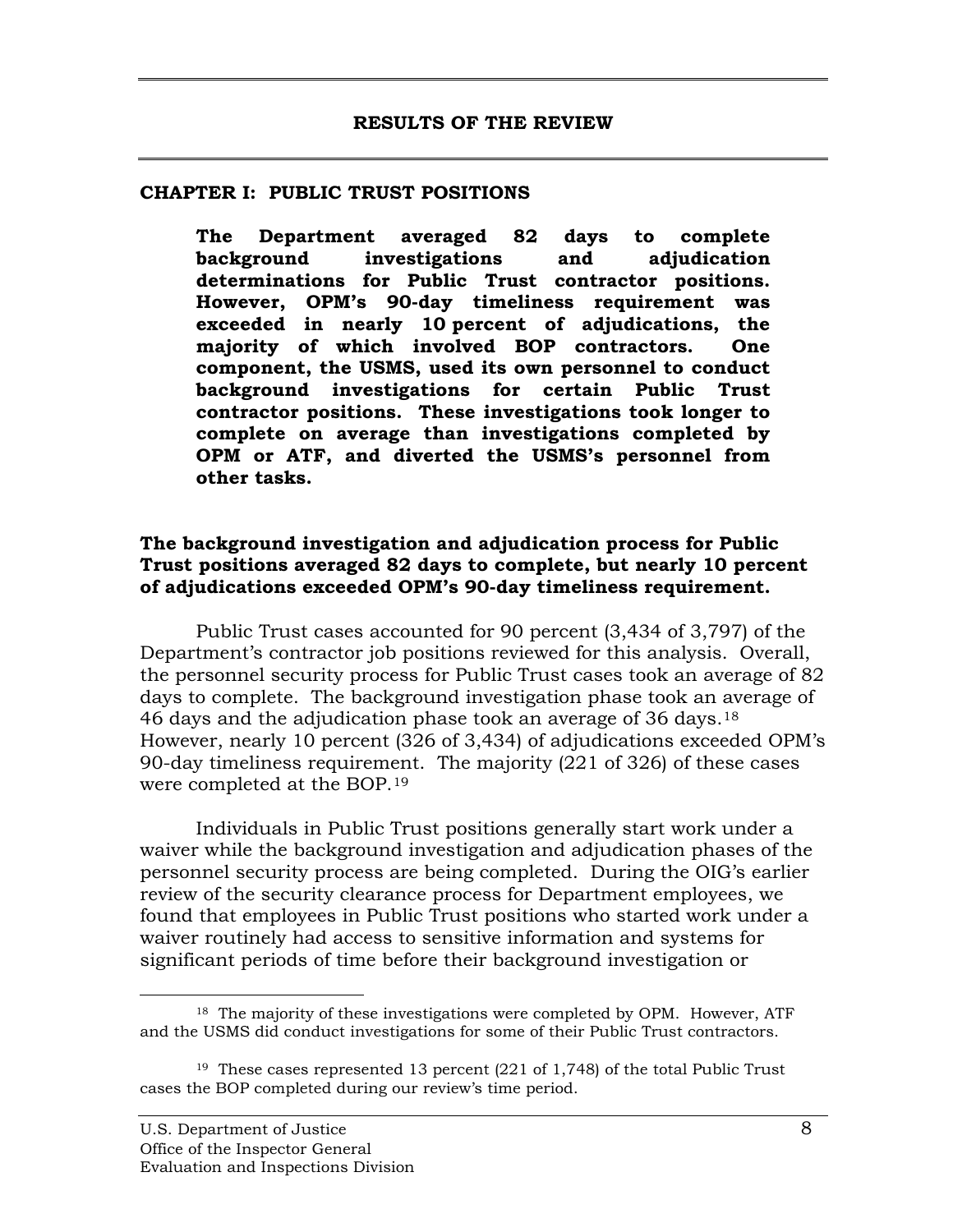adjudication was completed. In response to this finding, SEPS implemented procedures to identify and adjudicate lengthy employee cases.[20](#page-13-0) The OIG believes that the Department would benefit from a similar process for identifying contractor cases that have been pending for a significant period of time and have exceeded OPM's 90-day adjudication requirement.

One component, the Office of Justice Programs (OJP), took much longer than the Department's average to complete personnel security approvals for its Public Trust contractors. As a result, 58 OJP contractors worked in the Department for an average of 146 days without completed adjudication determinations (Figure 2).



#### **Figure 2: Timeliness of Completed Public Trust Cases, October 1, 2009, through December 31, 2010**

 Note: "DOJ Other" consists of Community Oriented Policing Services (eight cases), the Community Relations Service (one case), the OIG (three cases), and the United States Parole Commission (one case).

Source: OIG analysis.

Although the Department as a whole took an average of 36 days to adjudicate Public Trust cases, OJP took an average of 88 days to adjudicate its cases. In addition, OJP exceeded OPM's 90-day adjudication requirement for more than 63 percent (37 of 58) of its cases. By comparison, the DEA completed a similar number of cases (64) and took only an average of 11 days to complete adjudications.

<span id="page-13-0"></span> $\overline{a}$  $^{20}$  The BOP also issued a memorandum on November 28, 2012, formalizing its procedures for ensuring that Public Trust background investigations for both employees and contractors are adjudicated within 90 days of the investigation completed date.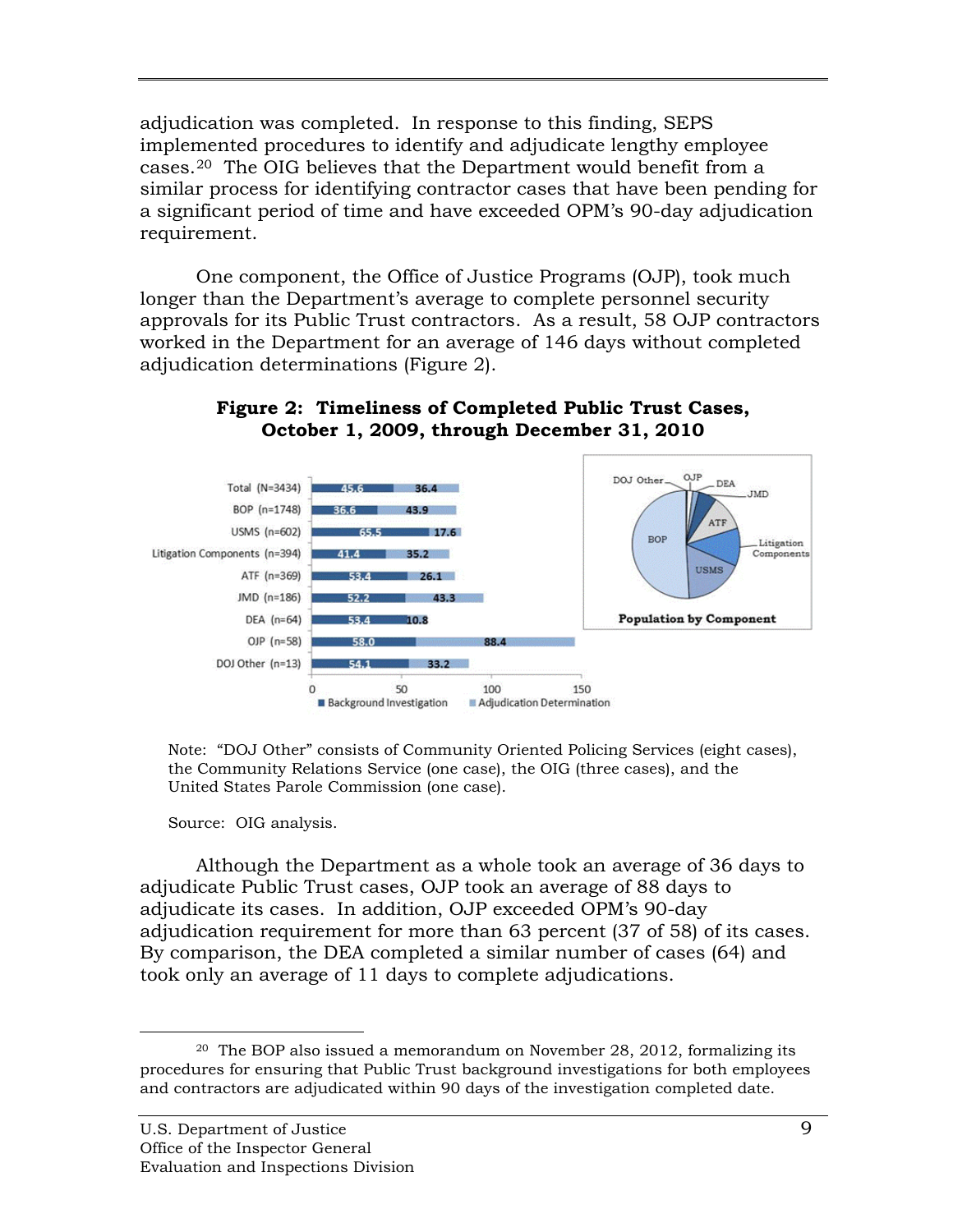adjudications.[21](#page-14-0)  Security Specialists at OJP told the OIG that during the time period covered by our review they experienced staffing shortages that contributed to delays in their adjudication process. OJP told the OIG that, starting in June 2010, OJP took corrective measures to hire and train additional staff. OJP told the OIG that it also reorganized staff responsibilities during the first quarter of 2011 to better manage its workload of contractor

### **USMS background investigations of certain Public Trust contractor positions took longer to complete and diverted USMS personnel from other mission-critical tasks.**

During the time period covered by this review, the USMS used its own personnel to conduct background investigations for one category of Public Trust contractors, Court Security Officers (CSO). We found that these background investigations took longer to complete on average than investigations completed by OPM or ATF and diverted the USMS's personnel from other mission-critical tasks.

### The USMS's Background Investigations

Most DOJ components use OPM's investigative service or, in the case of ATF, contract field investigators, to conduct background investigations for contractors in Public Trust positions.[22](#page-14-1) However, during the time period covered by our review, the USMS used Deputy U.S. Marshals in the local districts to perform background investigations for contractors hired as CSOs.[23](#page-14-2) CSOs are Public Trust contractors and perform security duties at federal judiciary facilities for the judicial branch's Administrative Office of the U.S. Courts (AOUSC). The USMS's Office of Court Security, under the Judicial Security Division, administers the CSO program on AOUSC's behalf. This includes overseeing the CSO contracts and screening, training, and managing the CSOs. The Judicial Security Division is funded exclusively by the AOUSC, including the cost of conducting background investigations for the CSOs. The USMS allots \$900,000 of its Judicial Security Division budget for CSO investigations each year.

<span id="page-14-0"></span> $\overline{a}$  $21$  Given the time period under review, the OIG was not able to determine if OJP's timeliness in completing adjudications improved as a result of these measures.

 22 The FBI does not have any Public Trust contractors.

<span id="page-14-2"></span><span id="page-14-1"></span> $^{23}$  For all contractors in Public Trust positions other than the CSOs, the USMS used OPM's investigative service to conduct background investigations.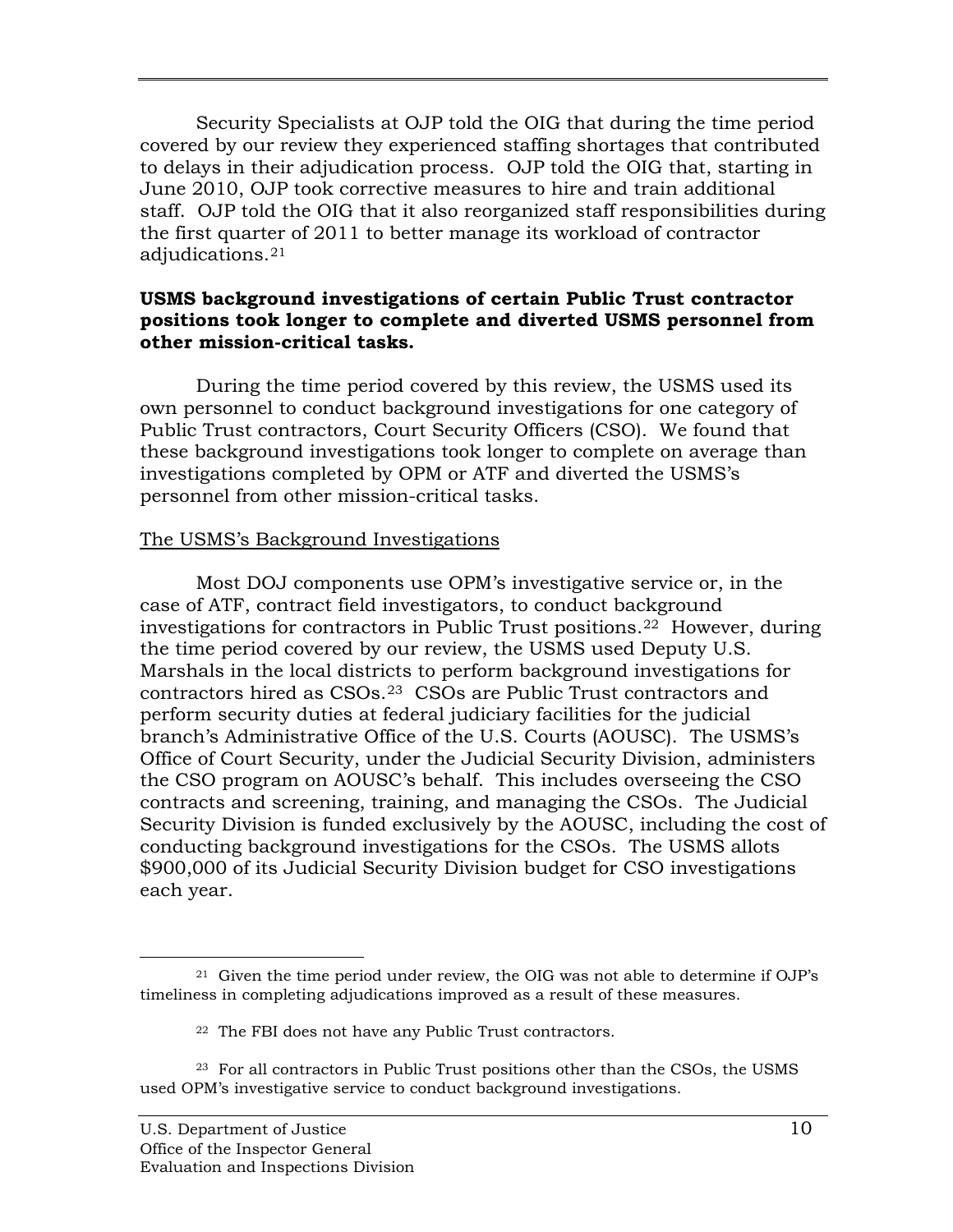CSOs received a background investigation comparable to a 5-year scope background investigation.<sup>24</sup> The OIG compared the time it took the USMS, OPM, and ATF to complete 5-year scope background investigations. We found that the USMS took 9 days longer on average to complete investigations of CSOs than OPM did to complete similar investigations of other Public Trust contractors in the Department and 22 days longer on average than ATF (Table 1).

| Investigating<br>Agency | <b>Mean Days</b> | Number of<br>Cases |
|-------------------------|------------------|--------------------|
| <b>ATF</b>              | 57.3             | 54                 |
| <b>OPM</b>              | 70.0             | 22                 |
| USMS (CSOs)             | 79.4             | 336                |
| A11                     | 76.0             | 412                |

| Table 1: Five-Year Scope Background Investigations of Public Trust |  |  |
|--------------------------------------------------------------------|--|--|
| Cases, October 1, 2009, through December 31, 2010                  |  |  |

Source: OIG analysis.

The USMS's personnel security process was slower, in part, because CSO applicants must pass the USMS's medical screening requirements before the agency's adjudicators can make a favorable determination. USMS officials told the OIG that because CSO applicants are often retired law enforcement officers and are generally older than other Department contractors, they are more likely to have medical issues that can cause delays in the personnel security process.[25](#page-15-1) The OIG reviewed a sample of six CSO case files and found that the medical screening process affected the length of the personnel security process in four of the six cases, with the time to complete the medical screening ranging from a little over 3 months to more than 9 months. These case files were generally consistent with the USMS's explanation that medical screening requirements accounted for at least some of the delays in its background investigations.

Also contributing to the slower investigations was the USMS's use of Deputy Marshals in the local districts, to whom CSO investigations were assigned as a collateral duty. Unlike the contract field investigators used to conduct background investigations for ATF, USMS Deputy Marshals are

 $\overline{a}$ 

<span id="page-15-1"></span><span id="page-15-0"></span> $24$  A 5-year scope background investigation covers the past 5 years of a subject's activities and includes verification of citizenship and date and place of birth, as well as national agency records checks on the subject's spouse or cohabitant, interviews with selected references, and former spouses.

 25 According to USMS officials, the average age of a CSO is 61.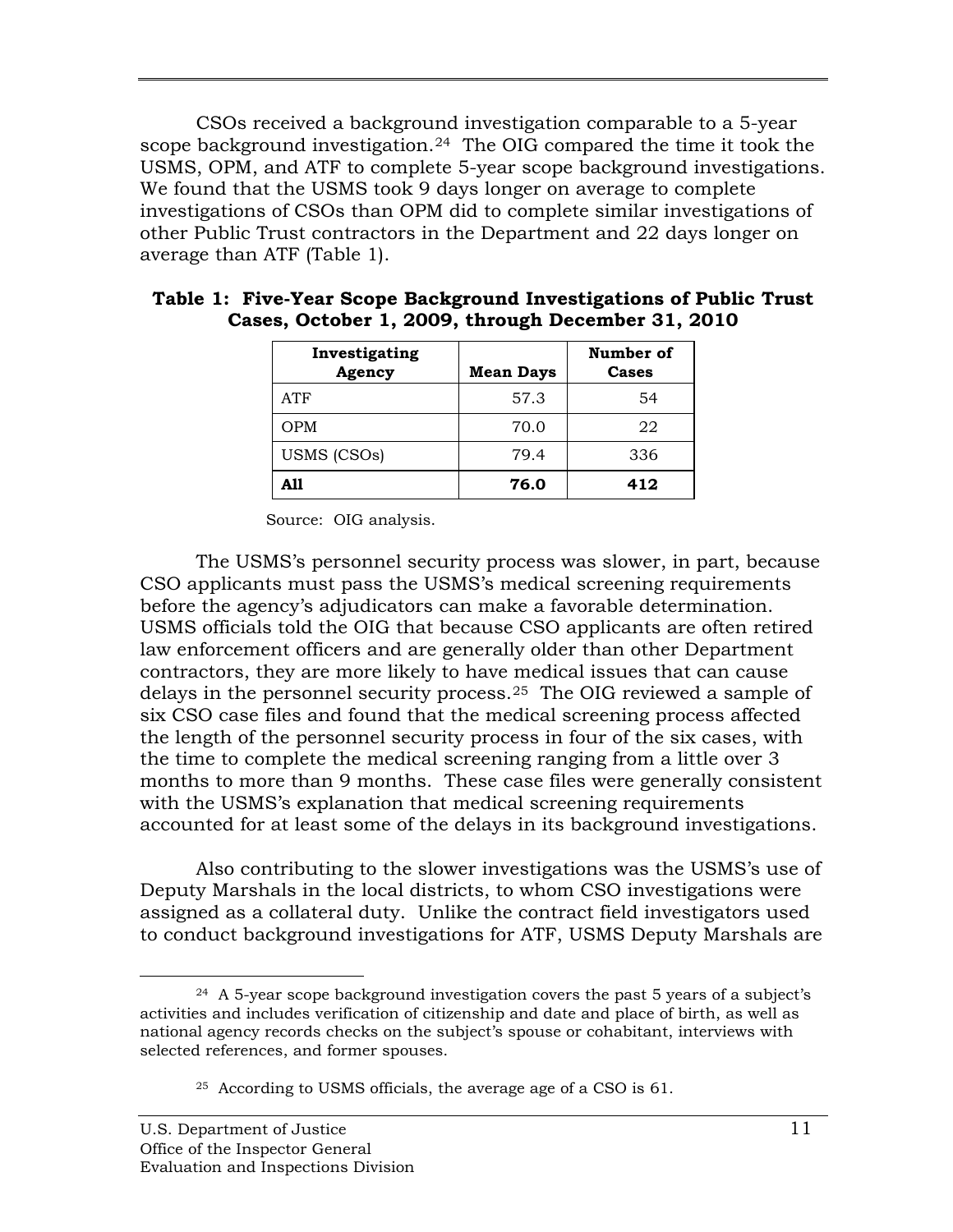criminal investigators and are required to balance their operational duties with the CSO background investigations. This situation contributed to the length of time it took the USMS to complete CSO investigations, and it directly affected the Deputy Marshals' ability to focus on their other mission-critical tasks.

### USMS's Management of the CSO Program

be accepted by other agencies under federal reciprocity requirements. $^{26}$  $^{26}$  $^{26}$ Unlike ATF, the USMS did not have specific guidelines or written procedures on how to conduct CSO investigations. ATF has developed a Special Investigator Manual that is used to ensure that ATF contract field agents follow the same process and conduct background investigations in accordance with OPM requirements. This includes instructions on the type of sources that should be included in an investigation and standard protocols for conducting interviews. In contrast, the USMS did not provide its Deputy Marshals with any detailed written guidelines for conducting CSO investigations. USMS security personnel told the OIG that they believed the standardized forms Deputy Marshals filled out during the course of a CSO investigation were "self-explanatory." However, the USMS's forms do not explain what constitutes derogatory information and contain only general interview requirements. Without clear guidelines, we were unable to determine if all Deputy Marshals followed the same investigative standards or if CSO investigations were consistent with OPM requirements. USMS officials also told the OIG that CSO investigations were not aligned with DOJ agency processes and, consequently, would not

In addition to lacking standard investigation procedures, the USMS was not able to measure the costs of its CSO investigations accurately. Deputy Marshals are required to document the time they spend on CSO investigations using a project code that the USMS then uses to reimburse itself from the AOUSC budget allotment. Despite this requirement, the USMS was not able to determine an average or per-unit cost for its investigations. Initially, the USMS told the OIG that it cost \$3,189 to conduct a CSO investigation. However, USMS managers subsequently told the OIG that this number was not based on the actual cost of a CSO investigation, but rather was the amount OPM charges to conduct a background investigation at the same level.

During the course of the OIG's review, the USMS conducted its own internal evaluation to determine the most effective method for conducting

<span id="page-16-0"></span> $\overline{a}$  $26$  We did not independently verify these statements, as the issues of whether CSO investigations were aligned with DOJ or OPM standards and whether they meet reciprocity requirements were outside the scope of the review. U.S. Department of Justice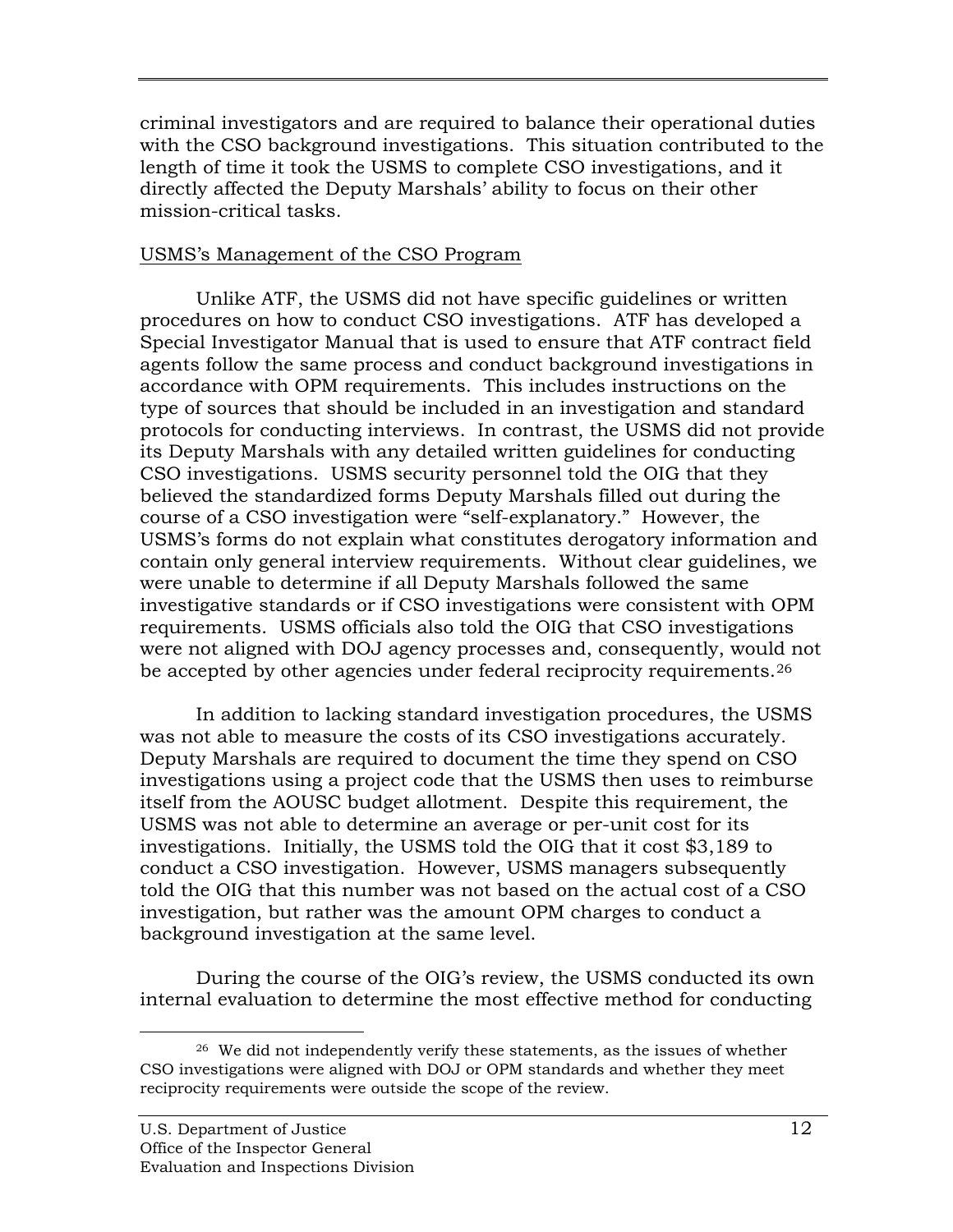CSO background investigations. The USMS concluded that it should begin using OPM to conduct all CSO background investigations starting in FY 2013.[27](#page-17-0) The USMS also determined that, under OPM's guidelines, CSOs required only an investigation at the minimum background investigation (MBI) level as opposed to the 5-year scope background investigations the USMS had been conducting.[28](#page-17-1) The primary difference between the 5-year scope background investigation and the MBI is the number of interviews that are required. The USMS found that since 2010 less than 3 percent (35 of 1,184) of CSO applicants were denied based on information gleaned from interviews and, consequently, USMS managers did not believe conducting an MBI would result in an unacceptably greater risk.[29](#page-17-2) Since OPM charges \$752 for an MBI versus \$3,189 for a BI, USMS managers believed using OPM and switching to an MBI-level investigation would not only meet the agency's investigative needs, but would also result in future cost savings. USMS officials estimate that this revised process would reduce the annual CSO investigation budget of \$900,000 by \$120,000 a year for the first 5 years and then by \$360,000 a year after that.

In addition to the potential cost savings, the USMS determined that using OPM to conduct investigations would free Deputy Marshals to focus on other mission-critical tasks, improve the consistency of investigations, and reduce the USMS's processing times. As a result of these findings, the USMS began using OPM to conduct CSO investigations in October 2012.

#### **Conclusions and Recommendations**

Overall, the Department averaged 82 days to complete personnel security approvals for Public Trust contractor cases. The Department averaged 36 days to complete the adjudication phase of the process, which is well within OPM's 90-day requirement. However, nearly 10 percent of Public Trust adjudications exceeded the OPM requirement, the majority of which involved BOP contractors. Given that these individuals may work in

<span id="page-17-0"></span> $\overline{a}$  $27$  OPM contract investigators will conduct the background investigations, and AOUSC will reimburse the USMS for the cost. The transition to using OPM will phase in over 5 years, since all current CSOs will need to be processed through OPM's e-QIP system when they are due for a reinvestigation. All new applicants for CSO positions will be processed through e-QIP.

<span id="page-17-1"></span> $^{28}$  An MBI consists of a personal subject interview and written inquiries covering a subject's employment, education, credit, and residence.

<span id="page-17-2"></span> $^{29}$  The OIG did not attempt to assess the sufficiency of an MBI-level background investigation for CSOs. Accordingly, we do not have a basis for evaluating whether using the MBI results in an unacceptably greater level of risk.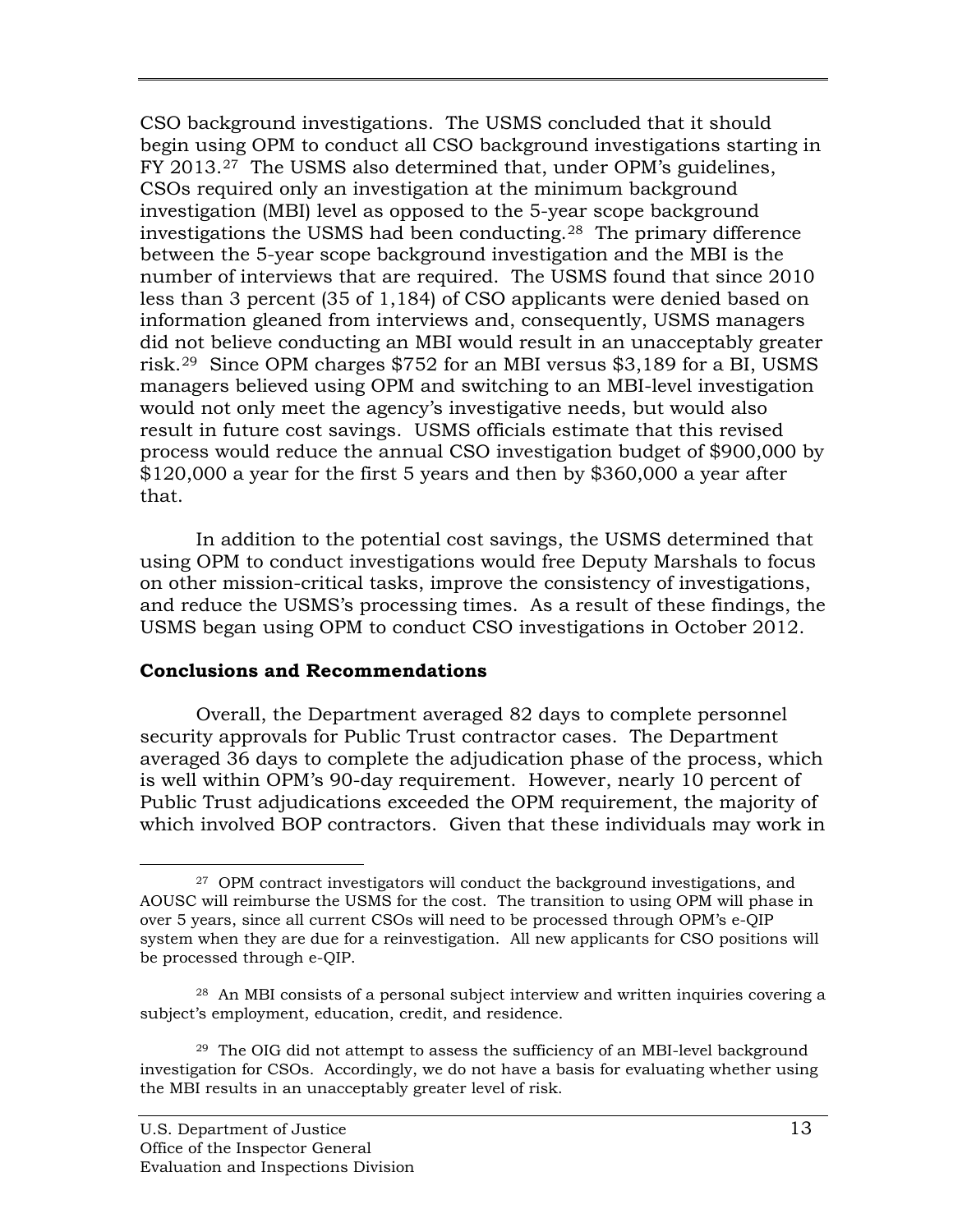close proximity to sensitive systems and information, the OIG is concerned that delays in the security process may present a security risk to the Department.

The USMS's investigations of CSOs took longer to complete, on average, than investigations completed by OPM or ATF. Further, because these investigations were completed by Deputy Marshals rather than contract field investigators, the time spent on CSO investigations directly affected the Deputy Marshals' ability to work on other mission-critical tasks. The OIG also found that, although standardized forms were in use, the USMS did not have standardized procedures for its CSO investigations. In October 2012, the USMS began using OPM to conduct CSO investigations at the MBI-level, which the USMS believes will result in improved consistency and potential cost savings.

To improve components' timeliness in completing Public Trust cases and to ensure that USMS resources are efficiently deployed for missioncritical operations, we recommend that:

- 1. SEPS implement procedures to identify contractor cases that are pending for a significant period of time and have exceeded OPM's 90-day adjudication requirement; and
- 2. The USMS continue to use OPM's investigative services to complete background investigations for its CSOs.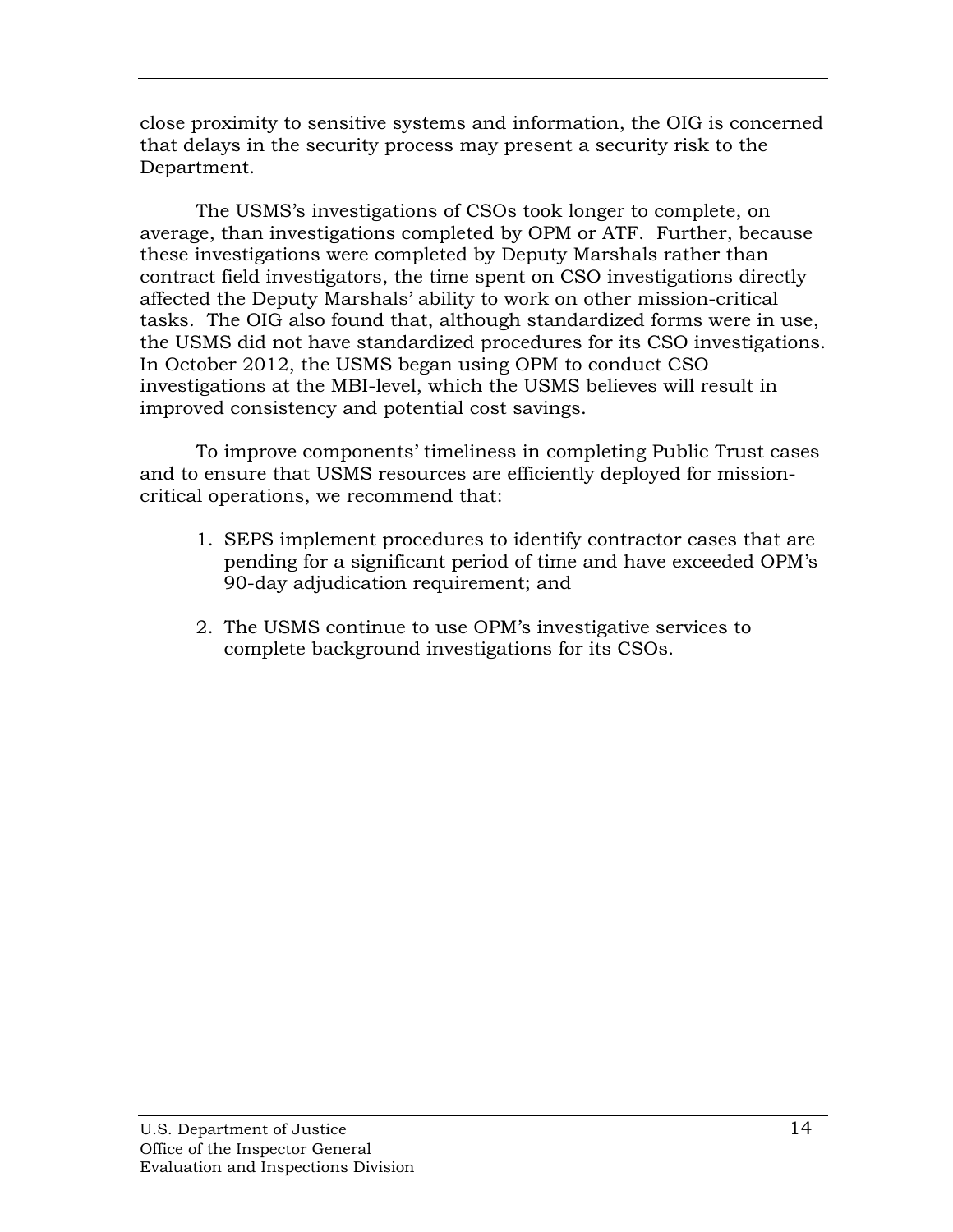#### **CHAPTER II: NATIONAL SECURITY INFORMATION POSITIONS**

**The Department did not complete at least 90 percent of the National Security Information clearances for contractors within the 60-day IRTPA time guideline, primarily because of the time taken by the FBI to complete background investigations for its contractors.** 

 clearances for National Security Information contractor positions.[30](#page-19-0) As a whole, the Department averaged 107 days to complete security However, National Security Information positions represent a small minority (10 percent, or 363 of 3,797) of the Department's contractor cases completed during this review.

### **FBI National Security Cases**

The FBI accounted for almost all (99 percent, or 359 of 363) of the Department's cases and averaged 108 days to process National Security Information clearances for its contractors. Of these cases, 86 percent (307 of 359) exceeded the 60-day IRTPA timeliness guideline. The FBI took an average of 93 days to complete the background investigation phase of the process, exceeding the 40-day IRTPA guideline, but only took an average of 15 days to complete adjudications, which was well below the 20-day IRTPA guideline.

The time the FBI took to complete background investigations for its contractors steadily increased from 60 days in the first quarter of FY 2010 to 116 days in the first quarter of FY 2011. During this time, the FBI also experienced a significant increase in the number of National Security Information cases that it completed, from 9 cases in the first quarter of FY 2010 to 97 cases in the first quarter of FY 2011.

#### Factors Affecting Timeliness

Department human resources and security personnel told the OIG that security clearance approvals for contractors with a large number of

<span id="page-19-0"></span> $\overline{a}$  $30$  The numbers in this chapter represent the overall averages for the fastest 90 percent of cases for the entire Department, rather than the average of 100 percent of the total investigations completed. The OIG selected the fastest 90 percent of the cases because this is the methodology OPM and the Office of the Director of National Intelligence use in measuring agencies' performance against the IRTPA time guidelines. Further, these numbers do not include contractors working under a commercial contract who received clearances through DISCO.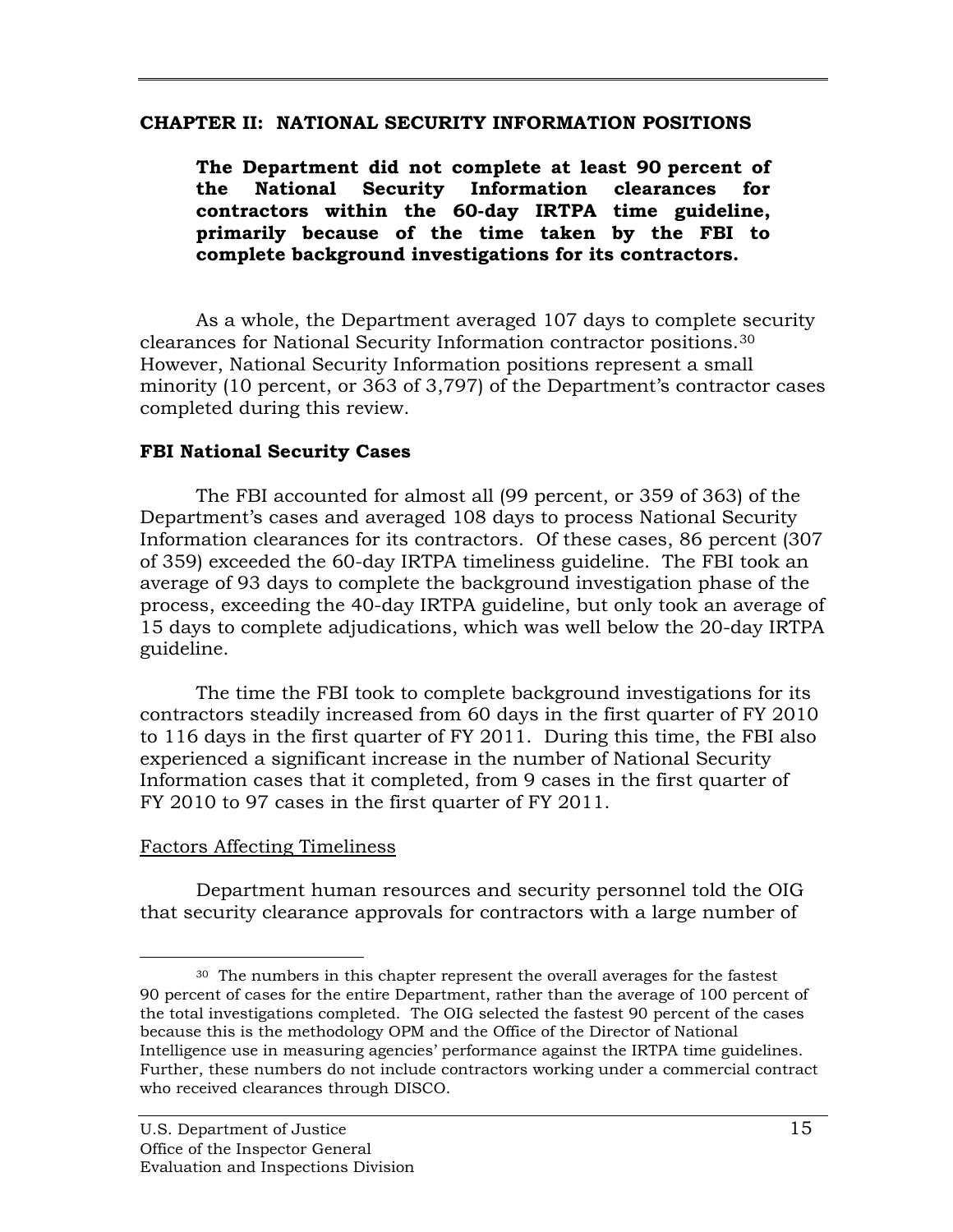foreign connections or extensive overseas travel usually take longer to complete because investigators may have to conduct additional work to contact references and verify information overseas. If the contractor has connections to particular countries that may pose a higher risk, the hiring component may conduct an additional analysis to ensure the individual does not pose a risk to national security.

Human resources and security staff stated that contract linguists in particular are more likely to have connections to these countries. During the time period covered by our review, contract linguists accounted for only 13 percent (46 of 359) of the FBI's National Security Information cases. However, the time taken to complete their security clearances had a disproportionate effect on the FBI's overall processing times, adding nearly 9 days to the FBI's average. Security clearances for FBI contract linguists took, on average, 67 days longer to complete than security clearances for other FBI contractors (166 days versus 99 days). The OIG reviewed the five longest contract linguist cases and found that each of these cases involved subjects who had significant foreign connections and overseas travel that required the FBI had to conduct additional checks, contributing to the length of the security process for these individuals.

### **Non-FBI National Security Information Cases**

The remaining four National Security Information cases took an overall average of 66 days to complete. Of these, three cases belonged to ATF and one to the USMS. ATF averaged 47 days to complete the background investigations for its 3 cases and 15 days to complete the adjudication. The background investigation for the USMS case, which was completed by OPM, took 59 days, and the adjudication took 11 days.

# **Conclusions**

The Department as a whole is not meeting the overall IRTPA time guideline of 60 days when completing security clearances for contractors in National Security Information positions, primarily because of the time taken by the FBI to complete background investigations for its own contractors. The FBI accounted for almost all (99 percent) of the Department's cases and averaged 108 days to complete National Security Information clearances for its contractors. One factor that contributes to the FBI's lengthy processing times is the time taken to complete security clearances for contract linguists, which took, on average, 67 days longer than security clearances for other FBI contractors.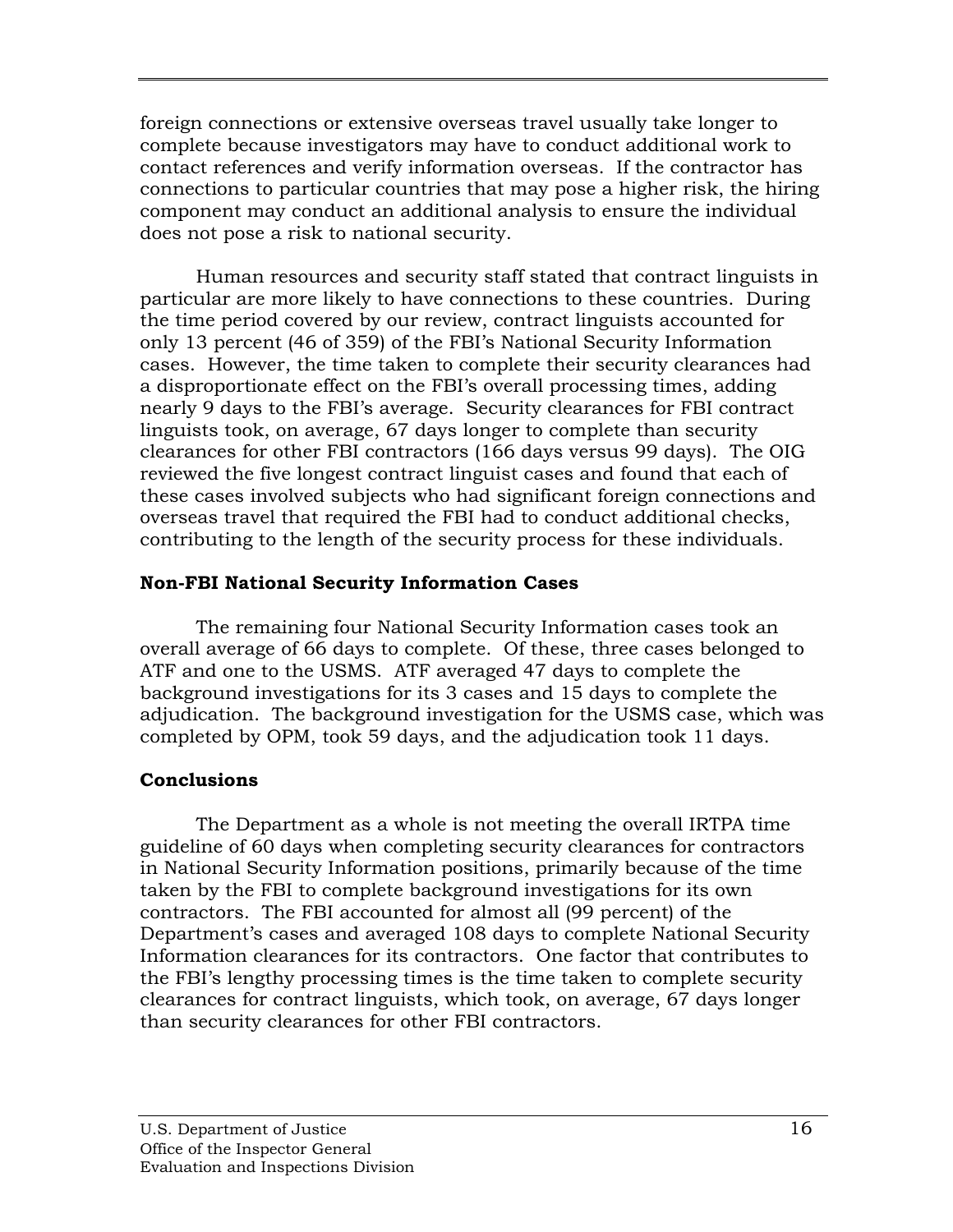### **CHAPTER III: PROGRAM MANAGEMENT AND TRACKING**

**Components could not ensure that contractors have the required personnel security approval because personnel security data for contractors is not consistently tracked and managed across the Department. No comprehensive Department-wide contractor security policy exists, and what guidance does exist is outdated and inconsistent.** 

### **Personnel security data for contractors is not consistently tracked and managed across the Department.**

Because personnel security data for contractors is not consistently tracked and managed across the Department, components cannot always ensure that contractors have the appropriate clearance or sensitivity level for their positions.

During the time period covered by our review, procedures for tracking contractor personnel security information varied significantly throughout the Department. No single data source existed for tracking contractor personnel security information, and the various components often kept information in multiple systems or, at times, in paper files.

Maintaining separate collections of data resulted in components having conflicting or incomplete personnel security information for the contractors they employed, and in some cases components were not able to identify all of the individuals working for them. We found four specific instances of this at three different components:

- •Security personnel in one USMS field office stated that they have had problems with USMS headquarters losing copies of contractor security files. In one specific instance, the field office had to send the same files three times within a 9-month period. USMS headquarters told the field office that the issue was due to staff changes at headquarters.
- •Security personnel working in the Office of Security Programs at USMS headquarters stated that they had found instances where contractors were not in the USMS's tracking system. These contractors had completed adjudications and were working in USMS facilities, but there was no record of the contractors at USMS headquarters.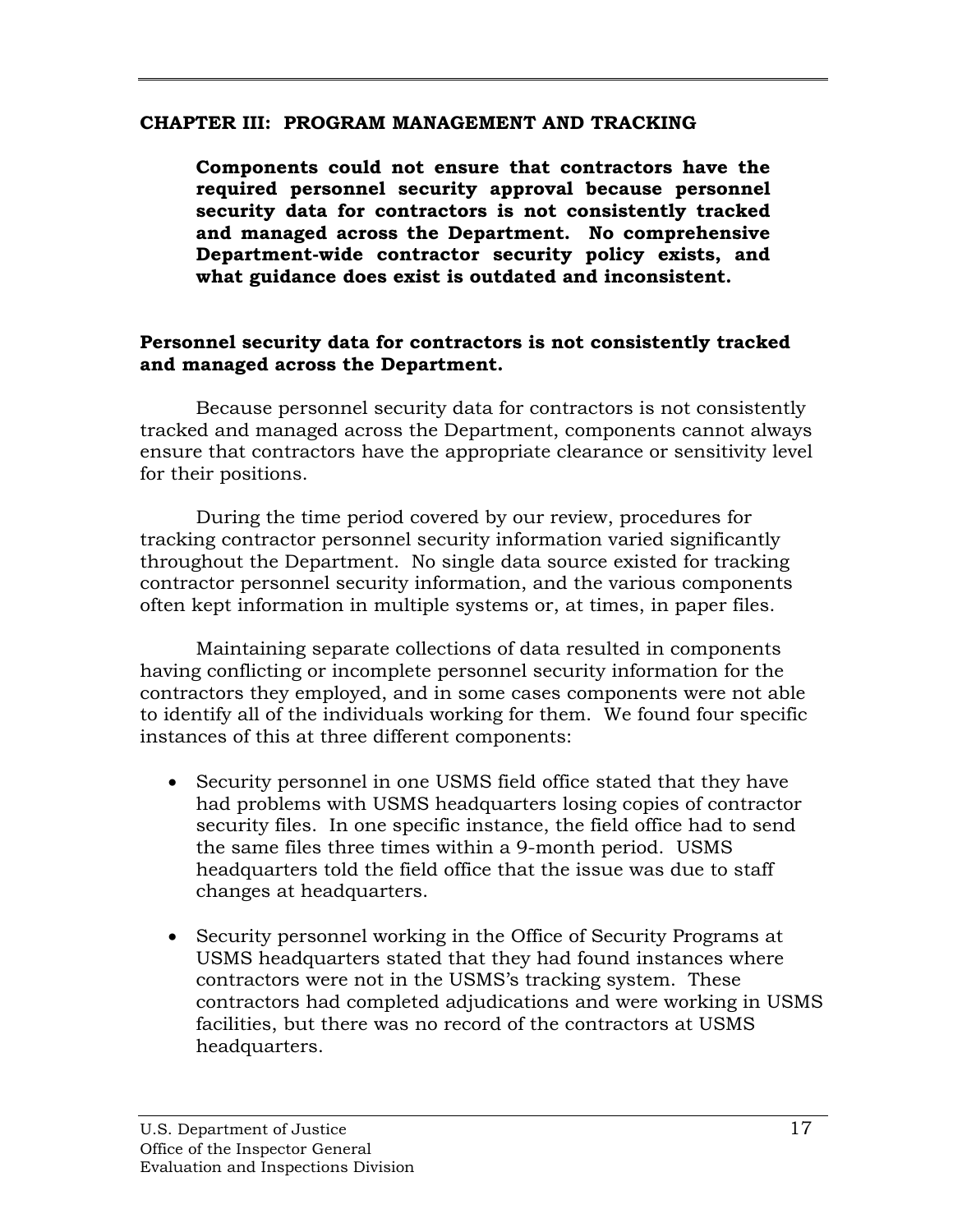- verify clearances for contractor personnel.[31](#page-22-0) • In data ATF submitted to the OIG, 250 of 372 contractors were mistakenly listed in a human resources database as occupying National Security Information positions when in fact they should have been listed as occupying Public Trust positions. ATF's Personnel Security Group discovered the error in August 2011 when ATF deployed the DOJ-wide system, JSTARS, to help it track and manage information on its contractors. ATF was not able to determine when the issue first began or the total number of cases affected, but these 250 individuals had worked in the Department for up to 15 months before ATF identified the error. ATF officials told the OIG that none of the 250 contractors would have been allowed to access National Security Information because this error was limited to a human resources database that ATF did not use to
- •Security staff at EOUSA discovered that they did not have a complete list of all the contractors with access to EOUSA space and information systems. This issue was discovered when EOUSA was preparing its data for JSTARS and caused delays in the JSTARS deployment process.

As of December 2012, all components had moved their data to JSTARS. Using JSTARS should improve components' ability to track and manage information on their contractors and reduce the potential for inaccurate or inconsistent personnel security data. However, using JSTARS will not address many of the tracking issues identified in this review, and vulnerabilities still remain in how components administer their contractor personnel security processes. For instance, SEPS officials told the OIG that components continue to identify additional contractors that components were not aware of and that were not reported to JSTARS. Addressing these issues and other issues identified in this review will require components to take actions in addition to the deployment of JSTARS.

### **There is no comprehensive Department-wide contractor security policy, and what guidance does exist is outdated and inconsistent.**

Providing Department-wide policy is a fundamental part of SEPS's responsibilities. However, there is currently no Department-wide security policy for contractors. Since 1998, SEPS has issued seven memoranda specific to the personnel security process for contractors. These memoranda provide general information on how to assign risk levels to

<span id="page-22-0"></span><sup>-</sup> $31$  After discovering the issue with the human resources database, ATF security officials told us that they implemented additional measures to ensure that contractor security and clearance information is reported correctly in that system.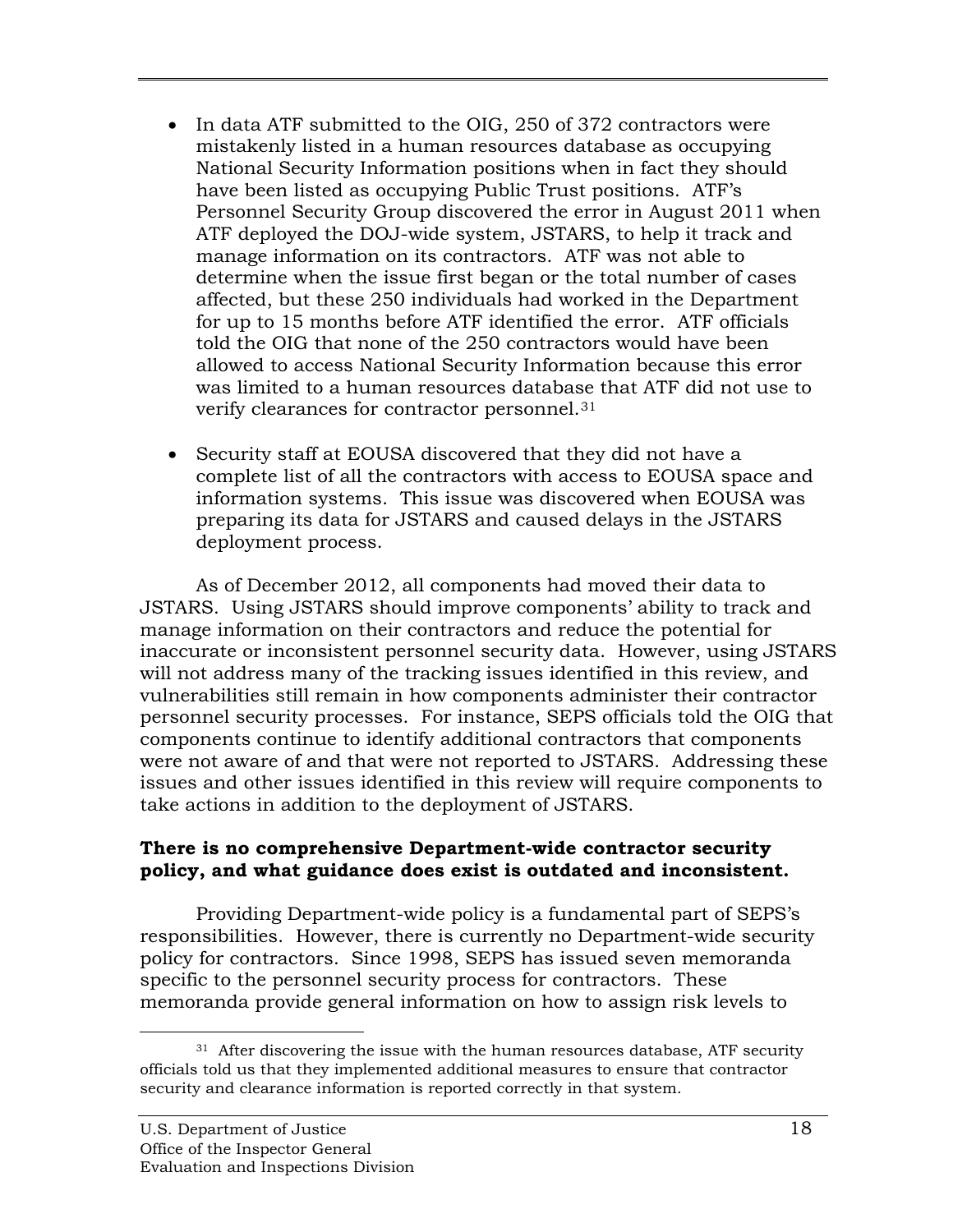reciprocity.[32](#page-23-0) contractors and conduct background checks for contractors who require escorted or unescorted access to DOJ facilities, but do not provide any comprehensive or binding policy for components to follow in managing their contractor security programs. Further, SEPS has not issued any Department-wide contractor policy in response to critical changes in the security environment regarding uniform standards in background investigations, policies for access to classified information, and

The Department's Employee Security Order requires that both its National Security Information and Public Trust employees be reinvestigated every 5 years. However, the Department has not issued a policy with a similar requirement for Public Trust contractors.<sup>33</sup> This issue was previously identified in a 2005 OIG report.[34](#page-23-2) At the time, SEPS officials stated that a reinvestigation policy for contractors was necessary to ensure the Department's security and that SEPS was taking steps to draft a reinvestigation policy for contractors. However, a policy was never issued.

SEPS officials told the OIG that, because there is no comprehensive Department-wide contractor security order, components frequently come to them for clarification on contractor issues and to ask when a Department-wide security order will be released. Similarly, security officials at ATF told the OIG that a single, Department-wide contractor security order would help them ensure they are following consistent standards. In the past, they have had to ask SEPS for guidance on the Department's reinvestigation requirements and on how to categorize certain contractors.

During our current review, SEPS officials stated that they have been working on drafting a comprehensive contractor policy since 2002, but issuing this document has not been a priority because they have been

<span id="page-23-0"></span> $\overline{a}$  $32$  Examples of such changes include Executive Order 13467 and IRTPA, which determinations across the federal government. Along with Executive Orders 12968 and 13381, they also establish government-wide standards regarding reciprocity. mandate the use of consistent guidelines in background investigations and adjudication

<span id="page-23-1"></span> 33 Contractors in National Security Information positions are subject to the reinvestigation requirements of IRTPA and must receive a reinvestigation at least every 5, 10, or 15 years, depending on their investigation level. OPM is in the process of implementing new reinvestigation standards that will require contractors in Public Trust positions to receive a reinvestigation every 5 years. However, as of January 23, 2013, these new standards were not yet in effect.

<span id="page-23-2"></span> <sup>34</sup>*Review of the Security and Emergency Planning Staff's Management of Background Investigations,* Evaluation and Inspections Report I-2005-010 (September 2005).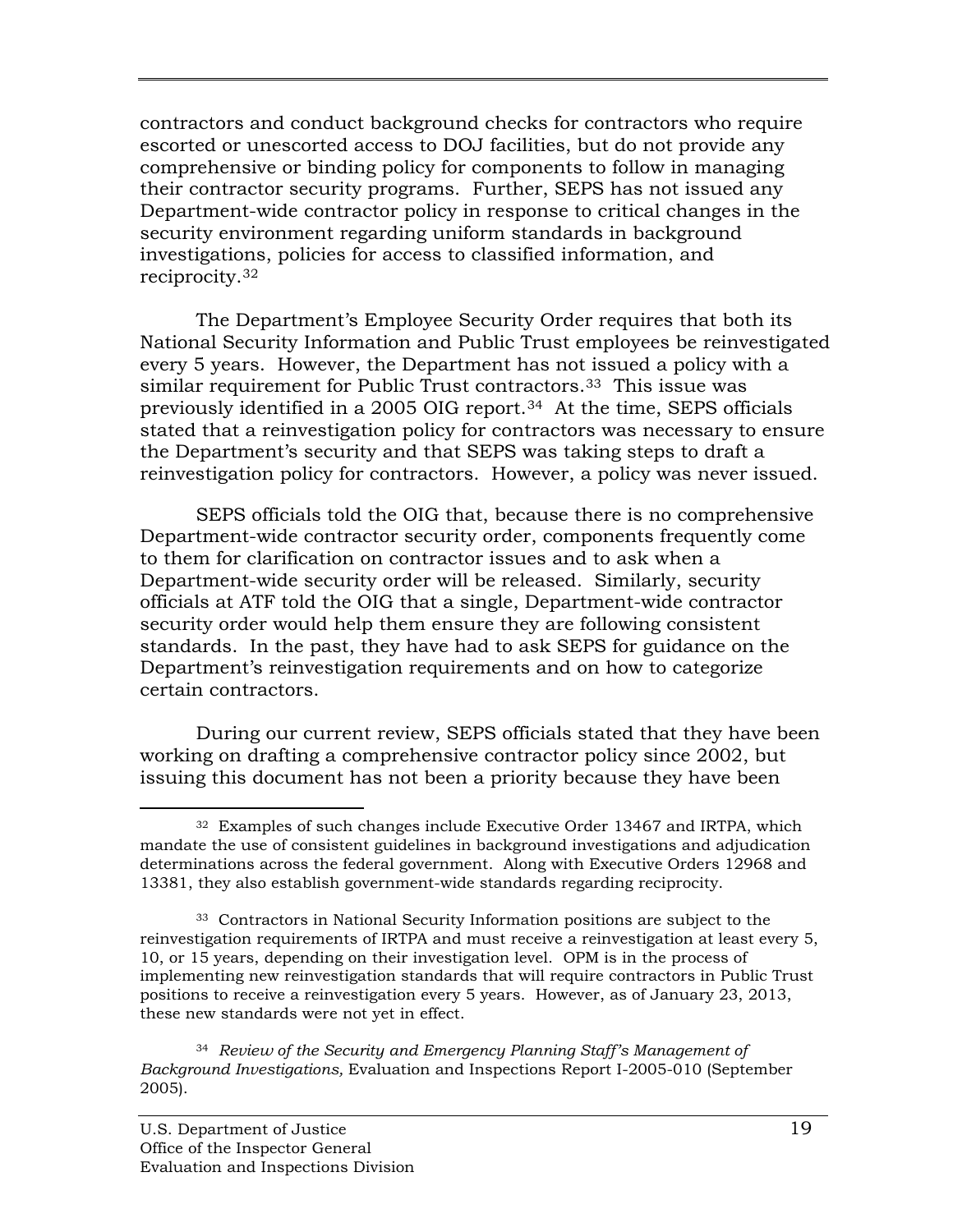focused on implementing policies such as IRTPA. Further, because Department security policies are constantly evolving, SEPS officials stated that they have struggled to develop a comprehensive policy for contractors. In January 2011, SEPS provided the OIG with a draft Department-wide contractor security policy that was being circulated for review by the components.[35](#page-24-0) The OIG believes this policy should play a critical role in ensuring components follow consistent standards in managing their contractor security programs.

### **Conclusions and Recommendations**

During the time period covered by our review, procedures for tracking contractor personnel security information varied significantly throughout the Department. There was no single data source for tracking contractor personnel security information, and the various components kept information in multiple systems or, at times, in paper files. As a result, some components did not maintain accurate security information on their contractors. For example, in data ATF submitted to the OIG, 250 of 372 contractors were mistakenly listed as occupying National Security Information positions when in fact they should have been listed as occupying Public Trust positions. The USMS and EOUSA also had issues with maintaining accurate information on their active contractors.

There is currently no comprehensive Department-wide security policy for contractors. SEPS has issued only minimal guidance that serves as a reference for components but does not provide any binding policy for components to follow in managing their contractor security programs. The issued guidance also does not provide standards regarding contractor tracking or reinvestigations. As a result, components frequently have to seek clarification and informal guidance from SEPS.

To ensure that personnel security data for contractors is consistently tracked and managed across the Department, we recommend that:

- 3. SEPS require components to maintain rosters of their active contractors, including information on each contractor's clearance or risk level; and
- 4. SEPS issue a contractor security policy similar to the Department's employee security policy, including a contractor reinvestigation requirement that is consistent with the Department's employee reinvestigation requirement.

<span id="page-24-0"></span>-

 $35$  SEPS officials told the OIG they plan to issue this policy by spring 2013.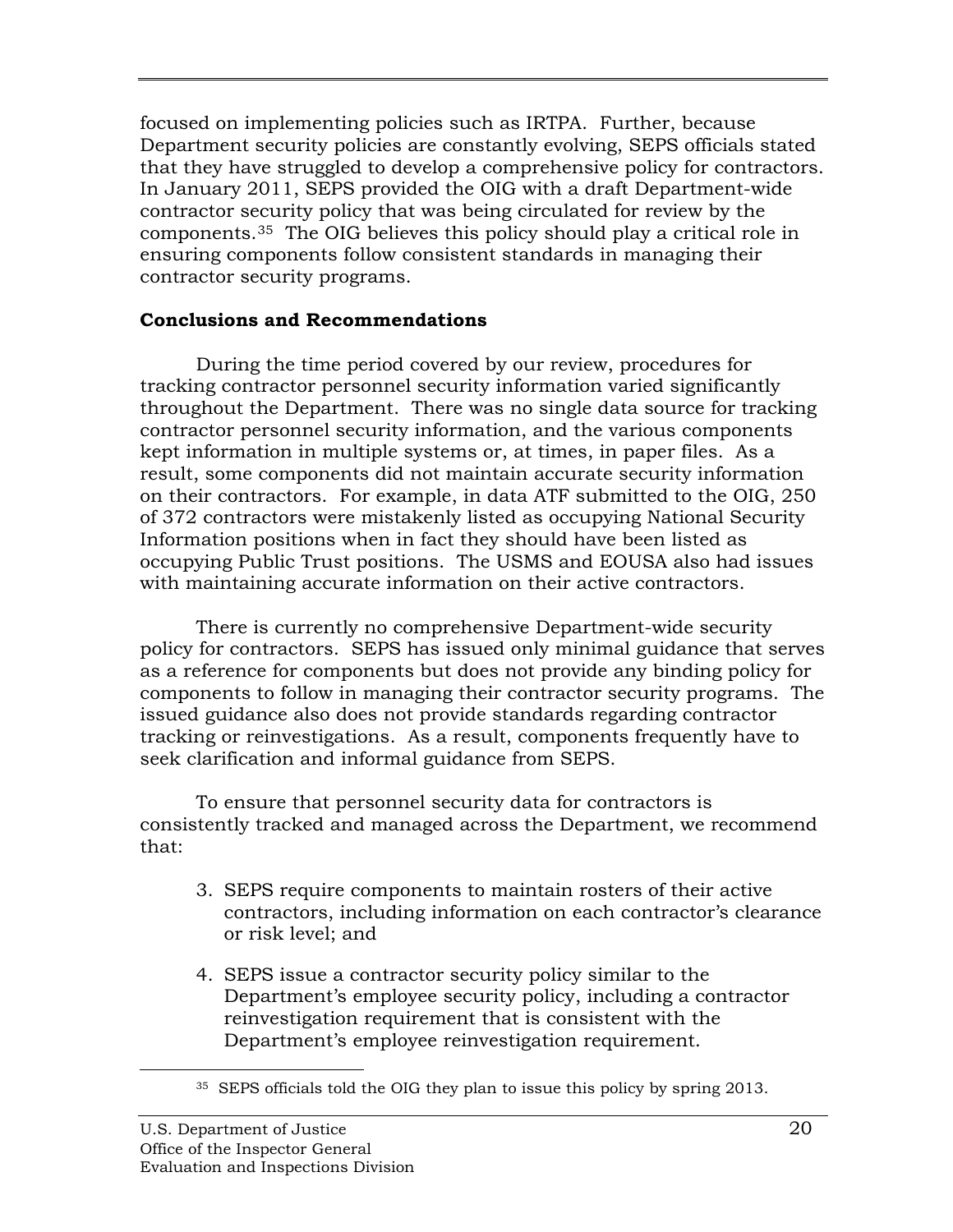#### **CONCLUSION AND RECOMMENDATIONS**

Public Trust cases accounted for 90 percent (3,434 of 3,797) of the Department's contractor cases. Overall, the Department averaged 82 days to complete personnel security approvals for Public Trust cases. The Department averaged 36 days to complete the adjudication phase of the process, which was well within OPM's 90-day requirement. However, nearly 10 percent of Public Trust adjudications exceeded the OPM requirement, the majority of which involved BOP contractors. Given that these individuals may work in close proximity to sensitive systems and information, the OIG is concerned that delays in the personnel security process may present a security risk to the Department.

One component, the USMS, used its own personnel to conduct background investigations for CSOs during the OIG's review period. These investigations took longer to complete on average than investigations completed by OPM or ATF and diverted the USMS's resources from other mission-critical tasks. The OIG also found that, although standardized forms were in use, the USMS did not have standardized procedures for its CSO investigations. In October 2012, the USMS began using OPM to conduct CSO investigations at the MBI level.

The Department as a whole did not meet the overall IRTPA time guideline of 60 days when completing security clearances for contractors in National Security Information positions, primarily because of the time taken by the FBI to complete background investigations for its own contractors. The FBI accounted for almost all (99 percent) of the Department's National Security Information cases and averaged 108 days to complete clearances for its own contractors. One factor that contributed to the FBI's lengthy processing times was the time taken to complete security clearances for contract linguists. During the time period covered by this review, security clearances for FBI linguists took 67 days longer on average than for other FBI contractors (166 days versus 99 days) and added 9 days to the FBI's average total processing times.

Also during the time period covered by our review, procedures for tracking contractor personnel security information varied significantly throughout the Department. There was no single data source for tracking contractor personnel security information, and the various components kept information in multiple systems or, at times, in paper files. As a result, some components could not maintain accurate security information on their contractors. For example, in data ATF submitted to the OIG, 250 of 372 contractors were mistakenly listed as occupying National Security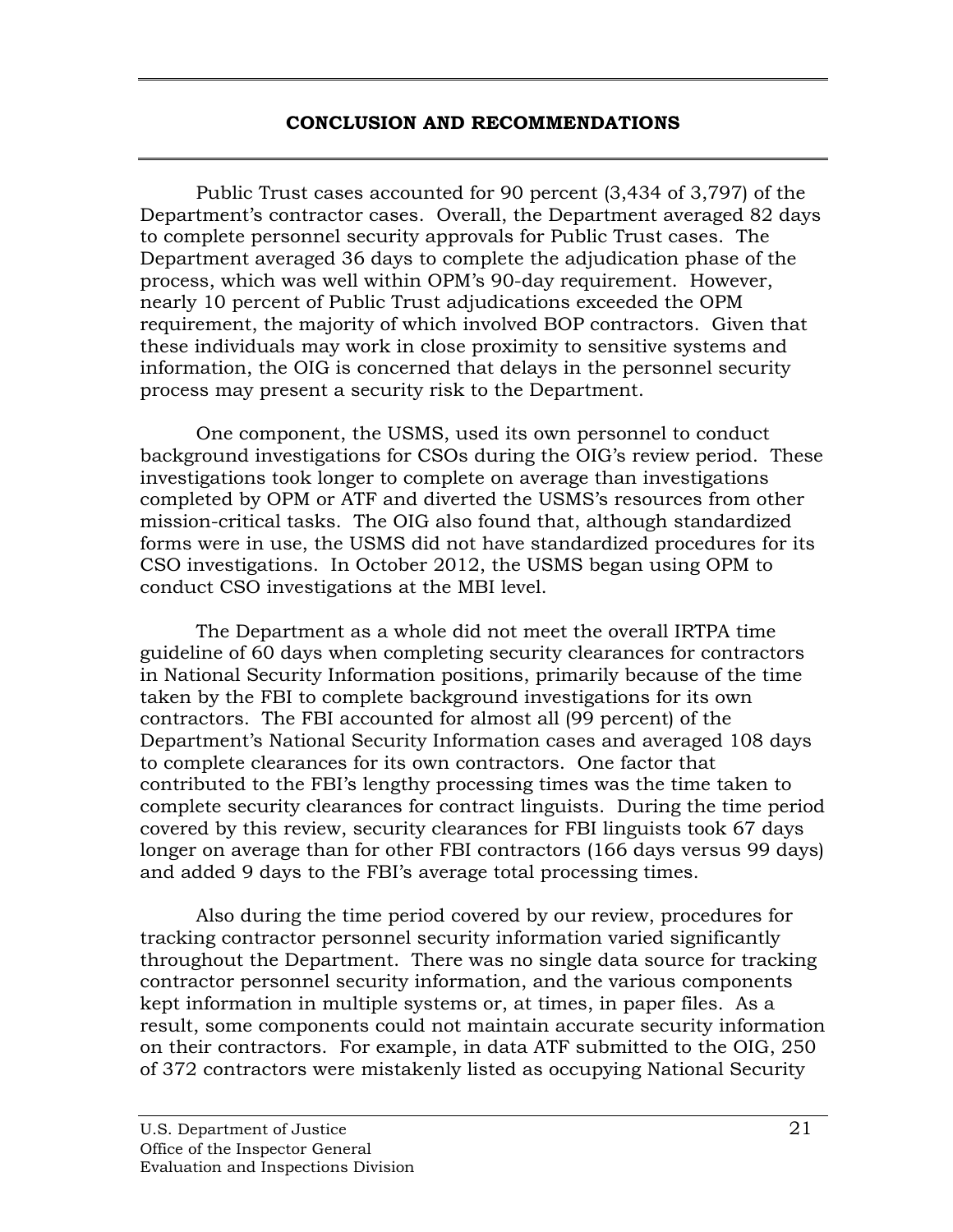Information positions when in fact they should have been listed as occupying Public Trust positions.

There is currently no comprehensive Department-wide security policy for contractors. SEPS has issued only minimal guidance that serves as a reference for components and does not provide any binding policy for components to follow in managing their contractor security programs. The guidance also does not provide standards regarding contractor tracking or reinvestigations. As a result, components frequently have to seek clarification from SEPS.

To improve the Department's management of the contractor personnel security process and to ensure that only individuals with the appropriate clearance level have access to sensitive and classified information, we recommend that:

- 1. SEPS implement procedures to identify contractor cases that are pending for a significant period of time and have exceeded OPM's 90-day adjudication requirement;
- 2. The USMS continue to use OPM's investigative services to complete background investigations for its CSOs;
- 3. SEPS require components to maintain rosters of their active contractors, including information on each contractor's clearance or risk level; and
- 4. SEPS issue a contractor security policy similar to the Department's employee security policy, including a contractor reinvestigation requirement that is consistent with the Department's employee reinvestigation requirement.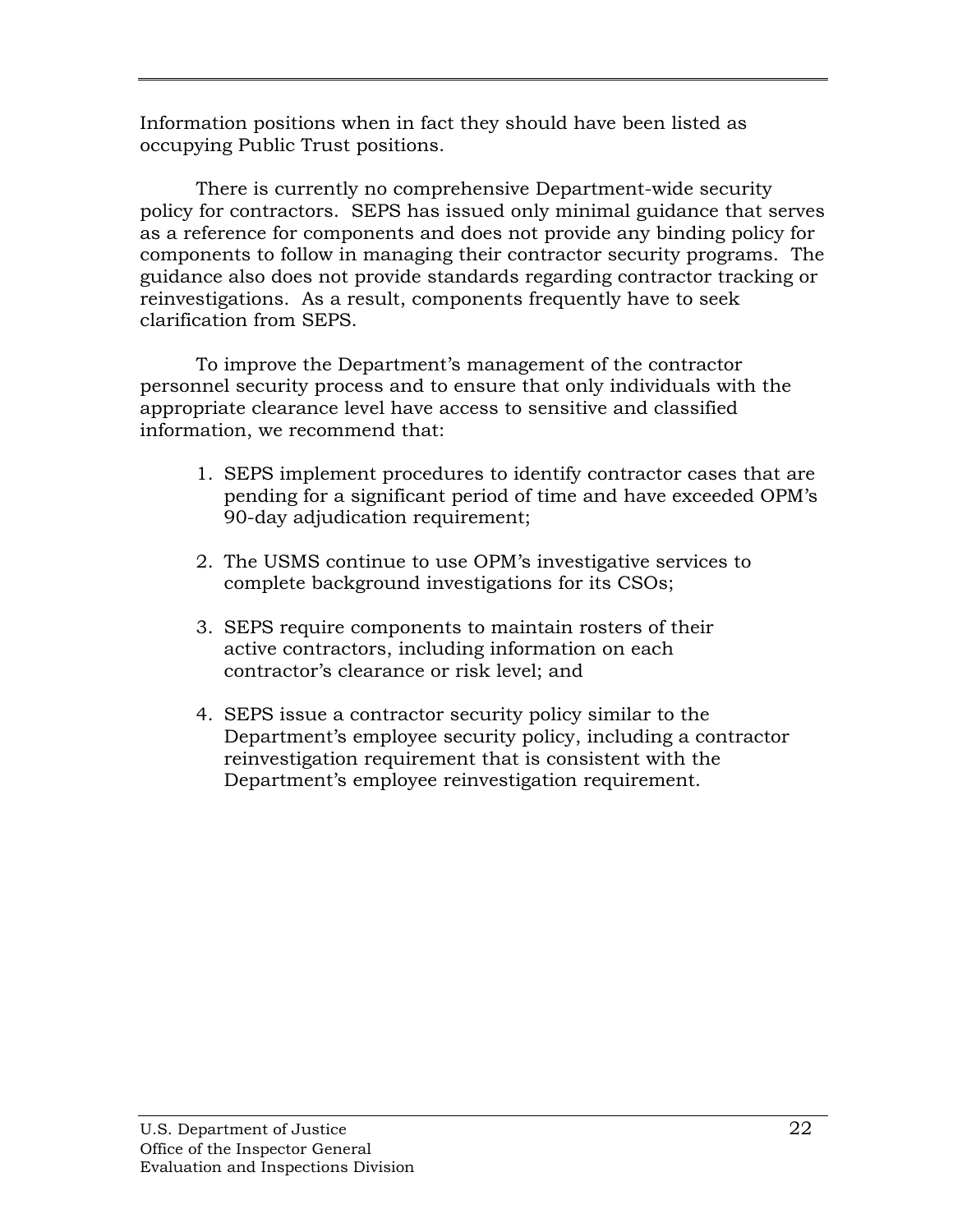# **APPENDIX I: ACRONYMS**

| <b>AOUSC</b>  | Administrative Office of the United States Courts        |
|---------------|----------------------------------------------------------|
| <b>ATF</b>    | Bureau of Alcohol, Tobacco, Firearms and Explosives      |
| BI            | Background investigation                                 |
| <b>BOP</b>    | <b>Federal Bureau of Prisons</b>                         |
| <b>CSO</b>    | <b>Court Security Officer</b>                            |
| <b>DEA</b>    | Drug Enforcement Administration                          |
| <b>DOJ</b>    | Department of Justice                                    |
| $e$ -QIP      | Electronic Questionnaires for Investigations Processing  |
| <b>EOUSA</b>  | <b>Executive Office for United States Attorneys</b>      |
| <b>FBI</b>    | Federal Bureau of Investigation                          |
| <b>FY</b>     | Fiscal year                                              |
| <b>IRTPA</b>  | Intelligence Reform and Terrorism Prevention Act of 2004 |
| <b>JMD</b>    | Justice Management Division                              |
| <b>JSTARS</b> | Justice Security Tracking and Adjudication Record System |
| MBI           | Moderate background investigation                        |
| <b>OIG</b>    | Office of Inspector General                              |
| <b>OJP</b>    | Office of Justice Programs                               |
| <b>OPM</b>    | Office of Personnel Management                           |
| <b>SCI</b>    | Sensitive Compartmented Information                      |
| <b>SEPS</b>   | Security and Emergency Planning Staff                    |
| <b>SSBI</b>   | Single scope background investigation                    |
| <b>USAO</b>   | United States Attorney's Office                          |
| <b>USMS</b>   | United States Marshals Service                           |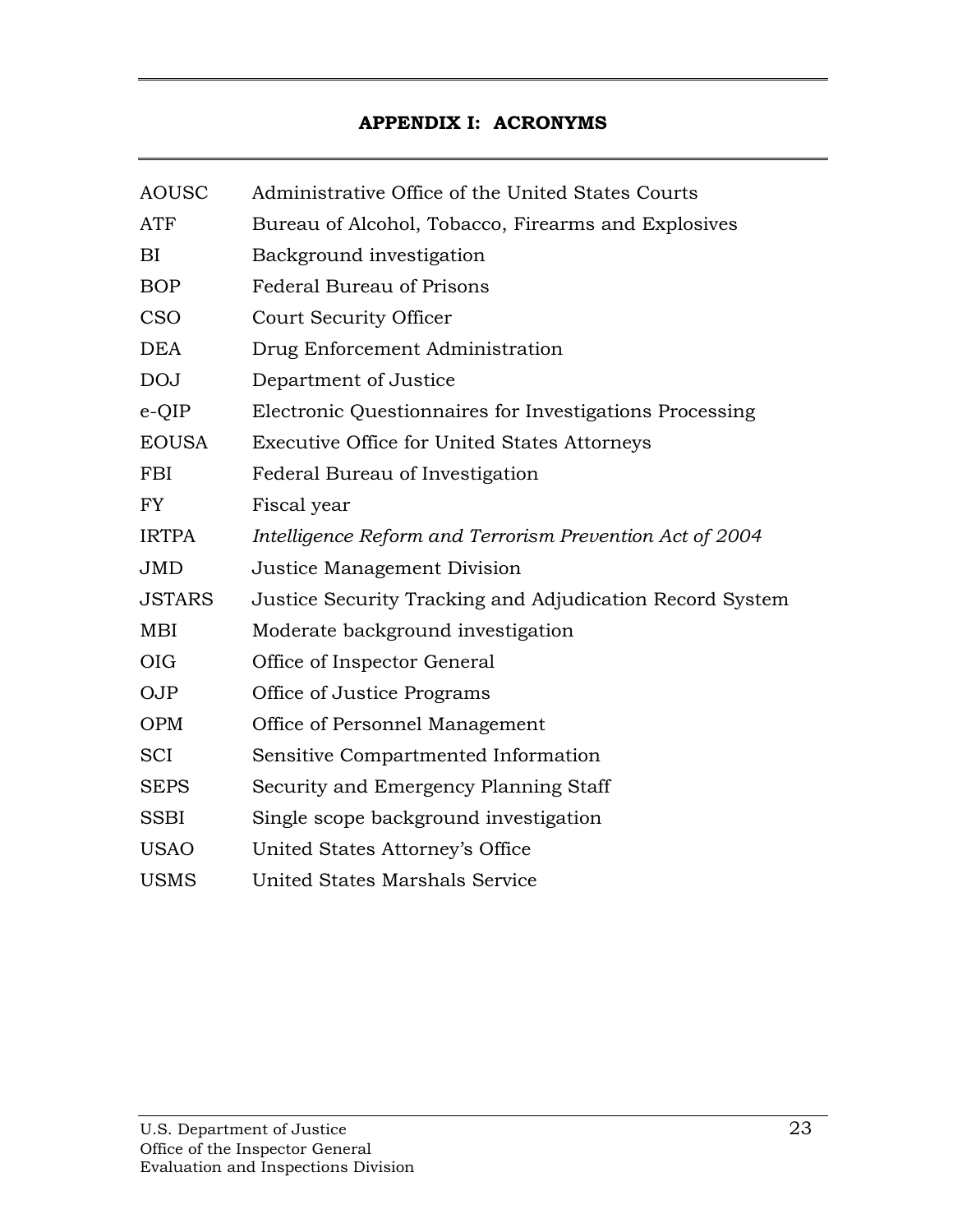### **APPENDIX II: RELATED OIG REPORTS**

The OIG reports listed below found that certain Department components did not have effective personnel security processes, which resulted in untimely background investigations and adjudications, personnel having unauthorized access to sensitive Department data and facilities, and other problems with the personnel security process.

- •*Implementation of the Contractor Personnel Security Program in Selected Offices, Boards, and Divisions,* Evaluation and Inspections Report I-01-004 (March 2001).
- •*Background Investigations Conducted by the United States Marshals Service,* Evaluation and Inspections Report I-2005-002 (February 2005).
- •*United States Marshals Service's Use of Independent Contractors as Guards,* Audit Report 05-24 (May 2005).
- •*The Federal Bureau of Investigation's Efforts to Hire, Train, and Retain Intelligence Analysts,* Audit Report 05-20 (May 2005).
- •*Review of the Security and Emergency Planning Staff's Management of Background Investigations,* Evaluation and Inspections Report I-2005-010 (September 2005).
- •*Follow-up Audit of the Federal Bureau of Investigation's Efforts to Hire, Train, and Retain Intelligence Analysts,* Audit Report 07-30 (April 2007).
- •*The Federal Bureau of Investigation's Foreign Language Translation Program,* Audit Report 10-02 (October 2009).
- •*Audit of the United States Marshals Service's Oversight of its Judicial Facilities Security Program,* Audit Report 11-02 (November 2010).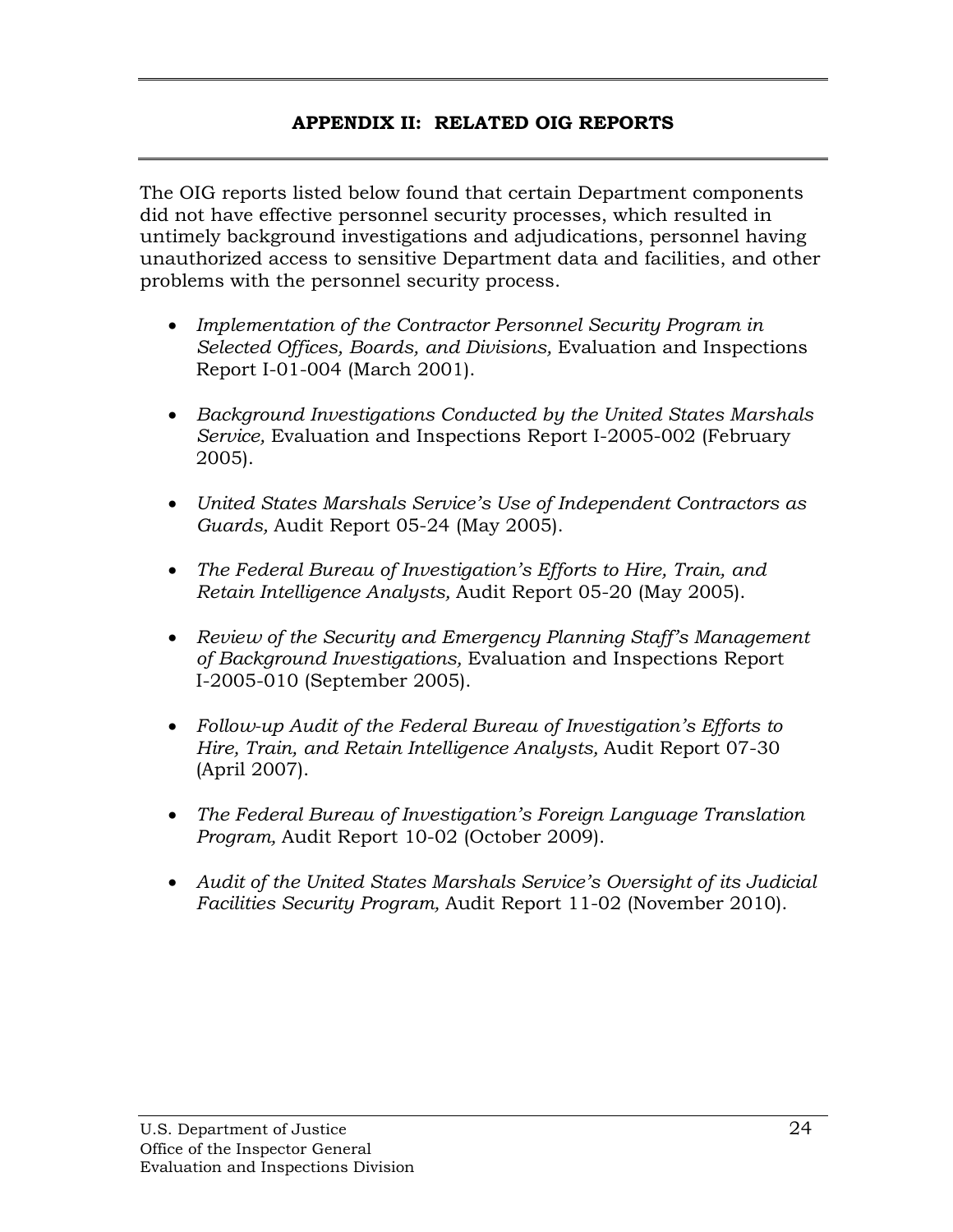### **INVESTIGATION REQUIREMENTSAPPENDIX III: RISK LEVELS ASSOCIATED WITH BACKGROUND**

Each Department contractor position is assigned a position sensitivity level depending on the position's potential to adversely affect the integrity and efficiency of the agency's service.[36](#page-29-0) Positions are designated as Public Trust unless access to National Security Information is required. If the position requires access to National Security Information, it is assigned a sensitivity designation of Special-Sensitive, Critical-Sensitive, or Non-Critical Sensitive. Positions with a Special-Sensitive designation require access to Sensitive Compartmented Information (SCI) and are assigned to individuals with Top Secret clearances. Table 2 summarizes the various position sensitivity levels and the background investigation required for each position.[37](#page-29-1)

| Position     |              | <b>Access level</b> |                                                |            |                               |
|--------------|--------------|---------------------|------------------------------------------------|------------|-------------------------------|
| Sensitivity  |              |                     | Top                                            |            | <b>Initial Background</b>     |
| <b>Level</b> | Confidential | <b>Secret</b>       | <b>Secret</b>                                  | <b>SCI</b> | <b>Investigation Required</b> |
|              |              |                     | <b>National Security Information Positions</b> |            |                               |
| Special      |              |                     |                                                | X          | <b>SSBI</b>                   |
| Sensitive    |              |                     |                                                |            |                               |
| Critical     |              |                     | X                                              |            | <b>SSBI</b>                   |
| Sensitive    |              |                     |                                                |            |                               |
| Non-Critical | X            | X                   |                                                |            | National Agency Check         |
| Sensitive    |              |                     |                                                |            | with Law and Credit           |
|              |              |                     | <b>Public Trust Positions</b>                  |            |                               |
| High Risk    |              |                     |                                                |            | BI (5-year scope)             |
| Moderate     |              |                     |                                                |            |                               |
| Risk         |              | NO ACCESS           |                                                |            | MBI                           |
| Low Risk     |              |                     |                                                |            | National Agency Check         |
|              |              |                     |                                                |            | and Inquiries                 |

**Table 2: Risk and Sensitivity Levels and Their Required Background Investigations** 

Source: OIG.

A single scope background investigation (SSBI) covers the past 7 years of a subject's activities (or to age 18, whichever is less). It includes a personal subject interview; various law enforcement checks; national

<span id="page-29-0"></span> $\overline{a}$  36 DOJ Security and Emergency Planning Staff, Contractor Personnel Security Guidance, September 1998.

<span id="page-29-1"></span> $37$  The investigative standards for contractors in Non-Critical Sensitive positions are less intrusive than the investigative standards for employees in similar positions. Employees in these positions receive a 5-year scope or MBI level investigation.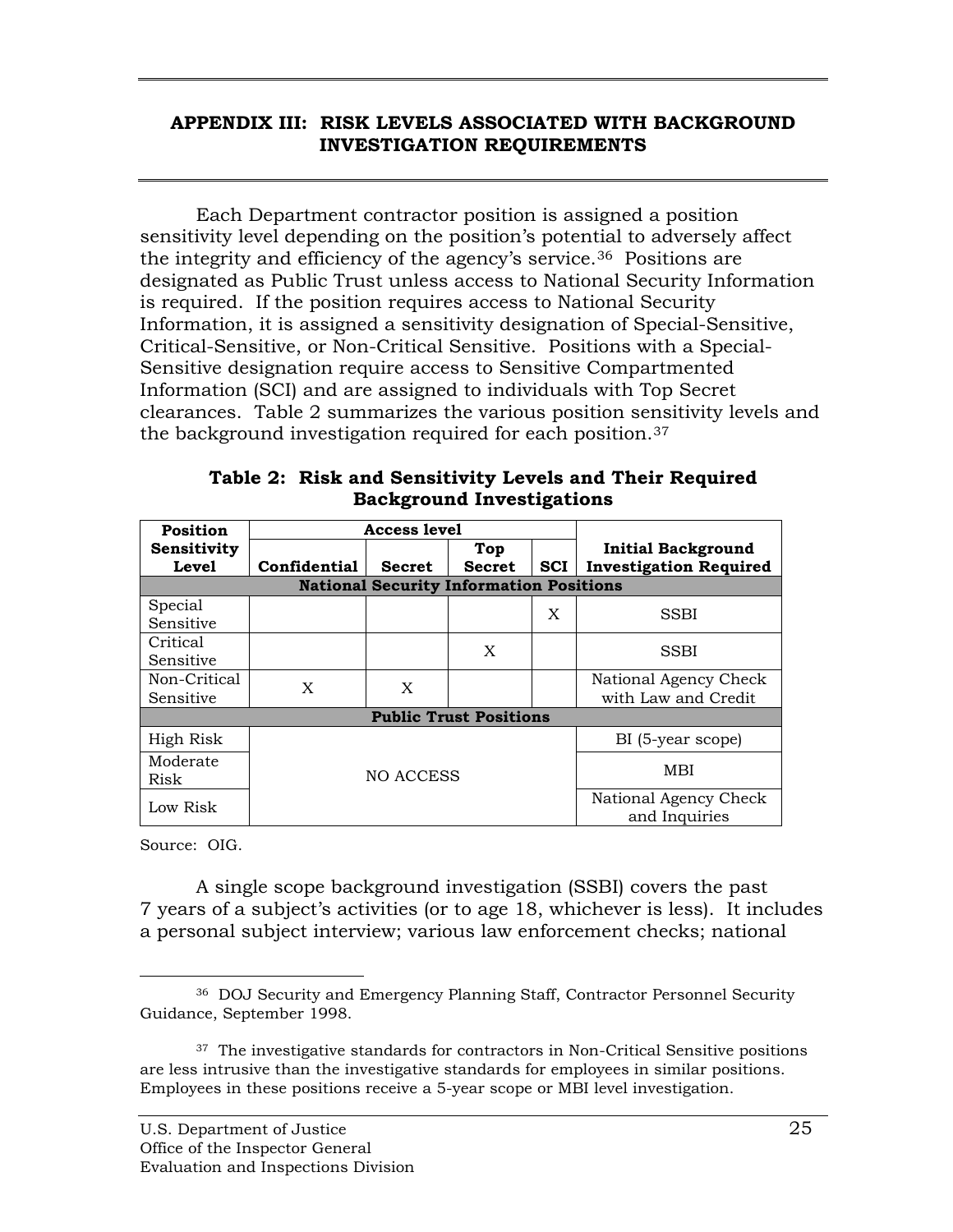agency records checks on the subject's spouse or cohabitant; interviews with selected references and former spouses; and verification of an individual's employment, education, residence, citizenship, and date and place of birth.

A 5-year scope background investigation is similar to a SSBI, except it only covers the past 5 years of a subject's activities.

A moderate background investigation (MBI) consists of a personal subject interview and written inquiries covering a subject's employment, education, credit, and residence.

A national agency check with law and credit investigation consists of searches covering an individual's background during the past 5 years, as well as a credit search for the past 7 years. It does not include a personal subject interview.

A national agency check and inquiries investigation consists of searches covering an individual's background during the past 5 years. It does not include a personal subject interview.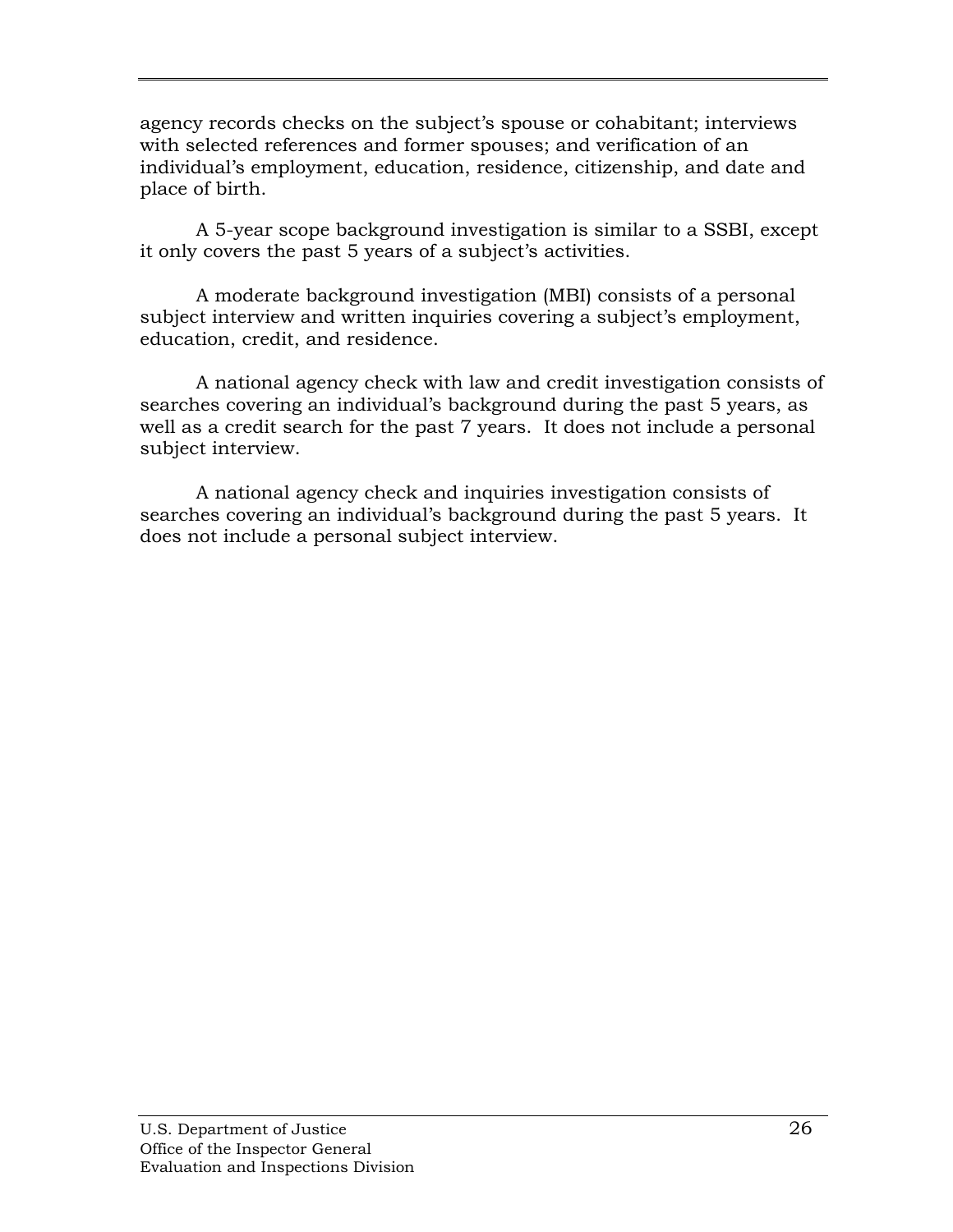### **APPENDIX IV: COMPONENTS WITH DELEGATED AUTHORITY FOR THE CONTRACTOR PERSONNEL SECURITY PROCESS**

| Component                                              | <b>Conduct Initial</b><br>Investigations | Adjudicate<br>Investigations |
|--------------------------------------------------------|------------------------------------------|------------------------------|
| Bureau of Alcohol, Tobacco, Firearms and<br>Explosives | Yes                                      | Yes                          |
| <b>Antitrust Division</b>                              | <b>OPM</b>                               | Yes                          |
| <b>Bureau of Prisons</b>                               | <b>OPM</b>                               | Yes                          |
| Civil Division                                         | <b>OPM</b>                               | Yes                          |
| Civil Rights Division                                  | <b>OPM</b>                               | Yes                          |
| Community Oriented Policing Services                   | <b>OPM</b>                               | Yes                          |
| <b>Community Relations Service</b>                     | <b>OPM</b>                               | Yes                          |
| Criminal Division                                      | <b>OPM</b>                               | Yes                          |
| Drug Enforcement Administration                        | <b>OPM</b>                               | Yes                          |
| <b>Environment and Natural Resources Division</b>      | <b>OPM</b>                               | Yes                          |
| <b>Executive Office for United States Attorneys</b>    | OPM                                      | Yes                          |
| Executive Office for Immigration Review                | <b>OPM</b>                               | Yes                          |
| Executive Office for U.S. Trustees                     | <b>OPM</b>                               | Yes                          |
| Federal Bureau of Investigation                        | Yes                                      | Yes                          |
| Interpol Washington                                    | <b>OPM</b>                               | Yes                          |
| Justice Management Division                            | <b>OPM</b>                               | Yes                          |
| Office of the Inspector General                        | <b>OPM</b>                               | Yes                          |
| Office of Justice Programs                             | <b>OPM</b>                               | Yes                          |
| Tax Division                                           | <b>OPM</b>                               | Yes                          |
| United States Marshals Service                         | <b>OPM</b>                               | Yes                          |
| United States Parole Commission                        | <b>OPM</b>                               | <b>Yes</b>                   |
| All Other Components                                   | OPM                                      | <b>SEPS</b>                  |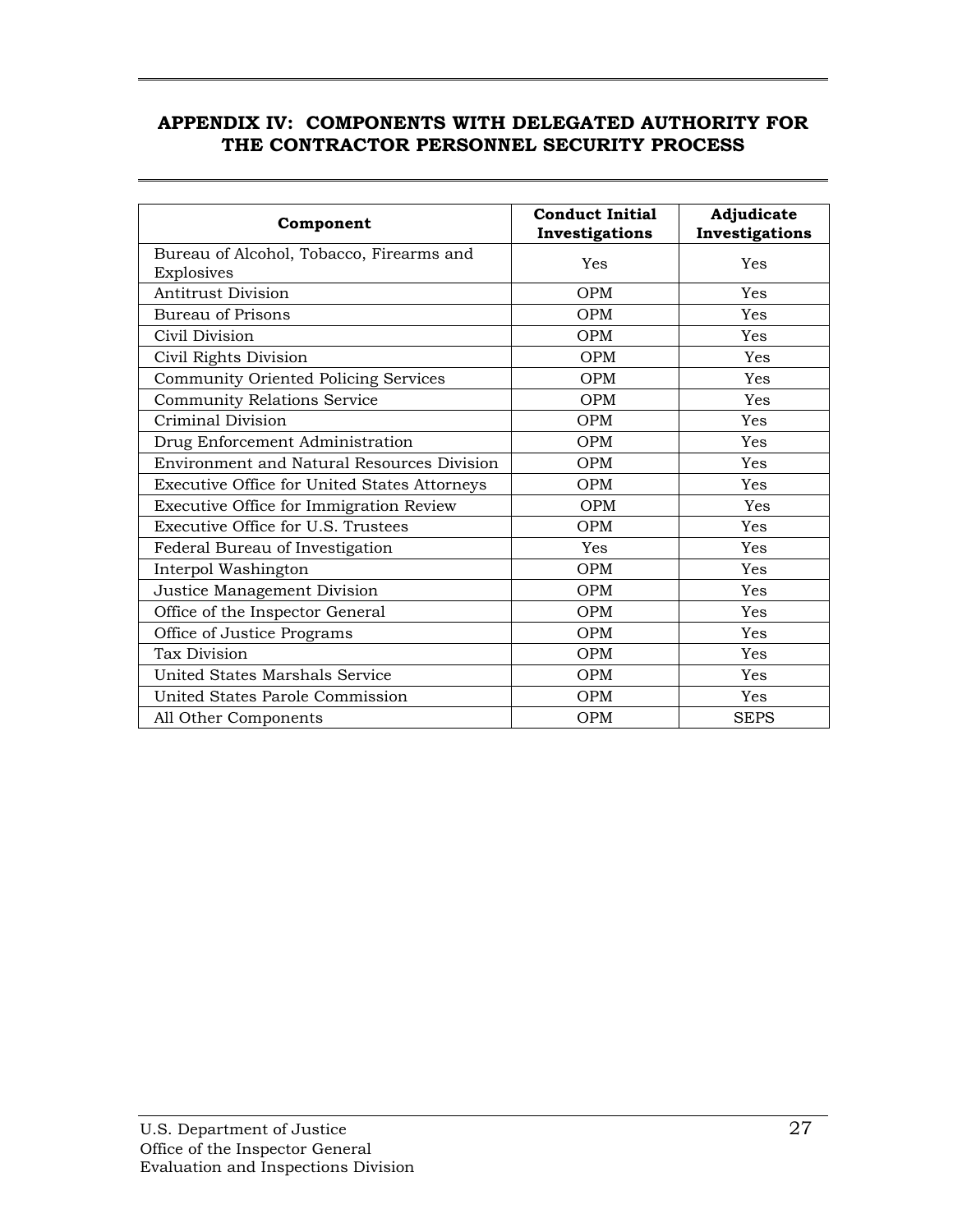For this review, the OIG conducted 13 site visits and interviewed more than 60 security officials and staff at the following components: ATF, BOP, Civil Division, Civil Rights Division, Consolidated Executive Office, Criminal Division, DEA, EOUSA, FBI, OIG, OPM, SEPS, USAOs in Los Angeles and Atlanta, and USMS.

We conducted four types of analyses to examine both the overall timeliness and quarterly timeliness of National Security Information and Public Trust cases. We also analyzed the timeliness of specific types of background investigations completed for Public Trust security cases. We performed a distribution analysis of National Security Information and Public Trust cases to determine the total number of job positions that could be identified by the Department. Lastly, we analyzed timeliness for one specific job category, contract linguists.[38](#page-32-0) The methodology for each analysis is described below.

#### **Selecting Cases for Analysis**

 investigation completed" date, and an "adjudication completed" date.[39](#page-32-1) The OIG analyzed cases handled either by OPM or the components that contained a "background investigation initiated" date, a "background These cases represent those that have completed all phases of the security clearance process and are not pending in status. Each of these dates is exclusive to an individual case. We excluded cases that did not have both a "background investigation completed" date and an "adjudication completed" date because, without both dates, we could not account for timeliness of each of the phases required to complete the security process. Further, cases that did not have an "investigation initiated" date were excluded from our analysis because we could not determine when the security process started for those cases. We discuss each of our required dates below.

We calculated the difference between the "adjudication completed" date and the "investigation initiated" date to determine the total number of days taken to complete the security clearance process. Likewise, we

 $\overline{a}$ 

<span id="page-32-1"></span><span id="page-32-0"></span> $38$  Information on reciprocity and job series was not consistently captured across the Department. As a result, we were unable to evaluate whether the Department and its components were meeting the reciprocity requirements of IRTPA and whether clearances for specific positions take longer to process.

 $39\,$  We did not include any cases where a clearance was granted through DISCO.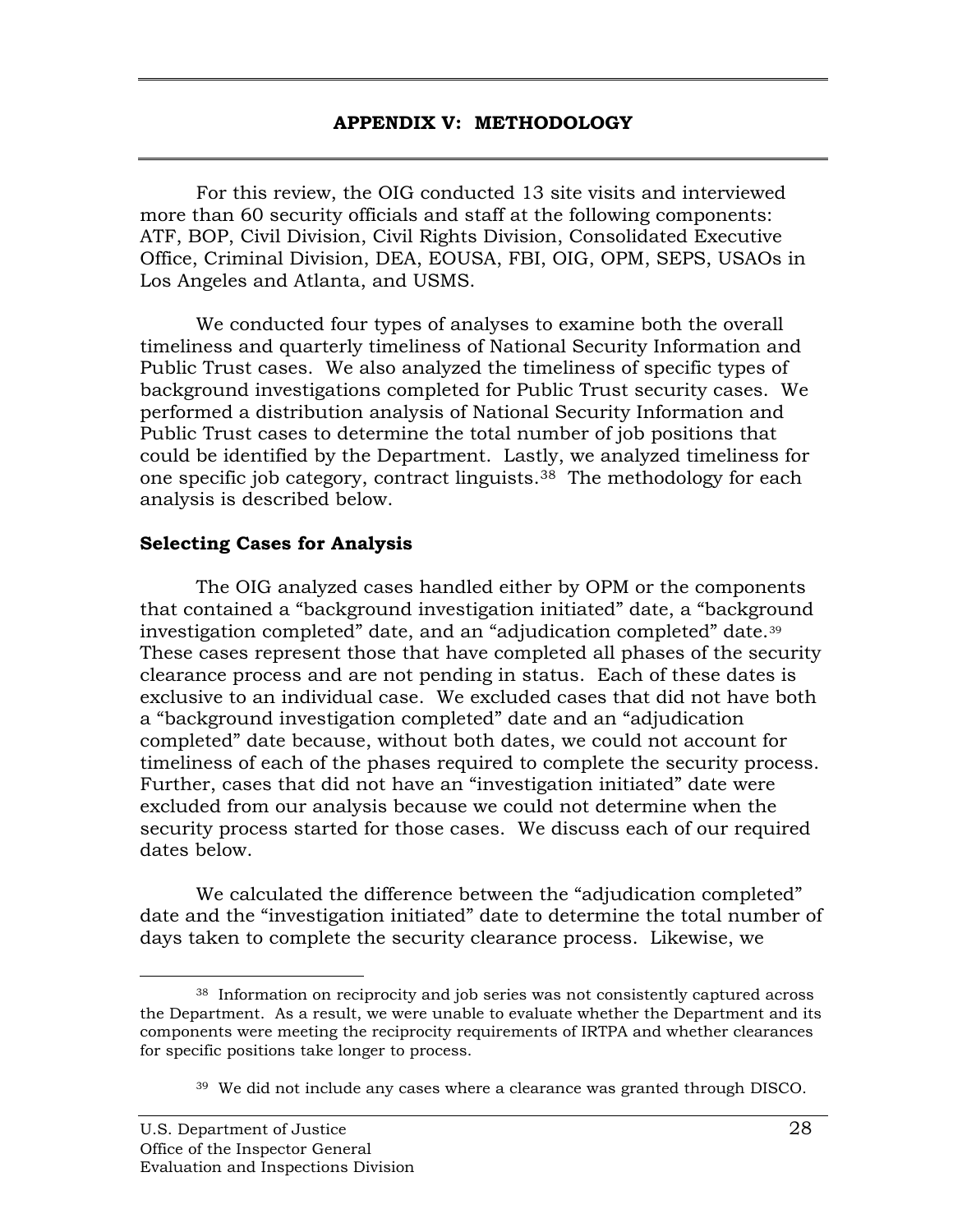calculated the difference between the "background investigation completed" date and the "background investigation initiated" date to determine the total number of days taken to complete investigation phase of the security clearance process. We also calculated the difference between the "adjudication completed" date and the "background investigation completed" date to determine the total number of days taken to complete the adjudication phase of the security clearance process.

### **Measuring Timeliness for National Security Information Positions**

The OIG measured the average time to complete a National Security Information clearance for the fastest 90 percent of cases completed between October 1, 2009, and December 31, 2010, by quarter.[40](#page-33-0) We used the "adjudication completed" date to determine which cases were completed in each quarter. The data available for analysis contained 402 cases.

We conducted a separate analysis to identify the fastest 90 percent of cases within each quarter. A total of 363 cases were identified among the three investigative agencies – ATF (3 cases), the FBI (359 cases), and OPM (1 cases). We used these cases to calculate the average time taken to complete background investigations and adjudication determinations for National Security Information clearances for the entire Department. This analysis also included a distribution analysis through which the percentage of the Department's National Security Information cases exceeding the 60-day IRTPA guideline was determined. We identified 310 of the Department's 363 National Security Information cases (85 percent) processed from October 1, 2009, through December 31, 2010, that failed to meet the overall IRTPA time guideline.

### **Measuring Timeliness for Public Trust Positions**

To measure the average time to complete a background investigation and adjudication for Public Trust cases completed between October 1, 2009, and December 31, 2010, by quarter, we used the "adjudication completed" date. Based on our criteria, the data available for analysis contained 3,434 cases. The average was taken using 100 percent of cases because the IRTPA timeliness guidelines do not apply to Public Trust

<span id="page-33-0"></span><sup>-</sup> $^{40}$  The OIG used the IRTPA guideline to measure the Department's performance because, although IRTPA does not establish a specific deadline for completing individual clearances, it does establish a general guideline and is accepted government-wide. Both OPM and the Office of the Director of National Intelligence use the fastest 90 percent of National Security Information cases in measuring agencies' performance against the IRTPA time guidelines.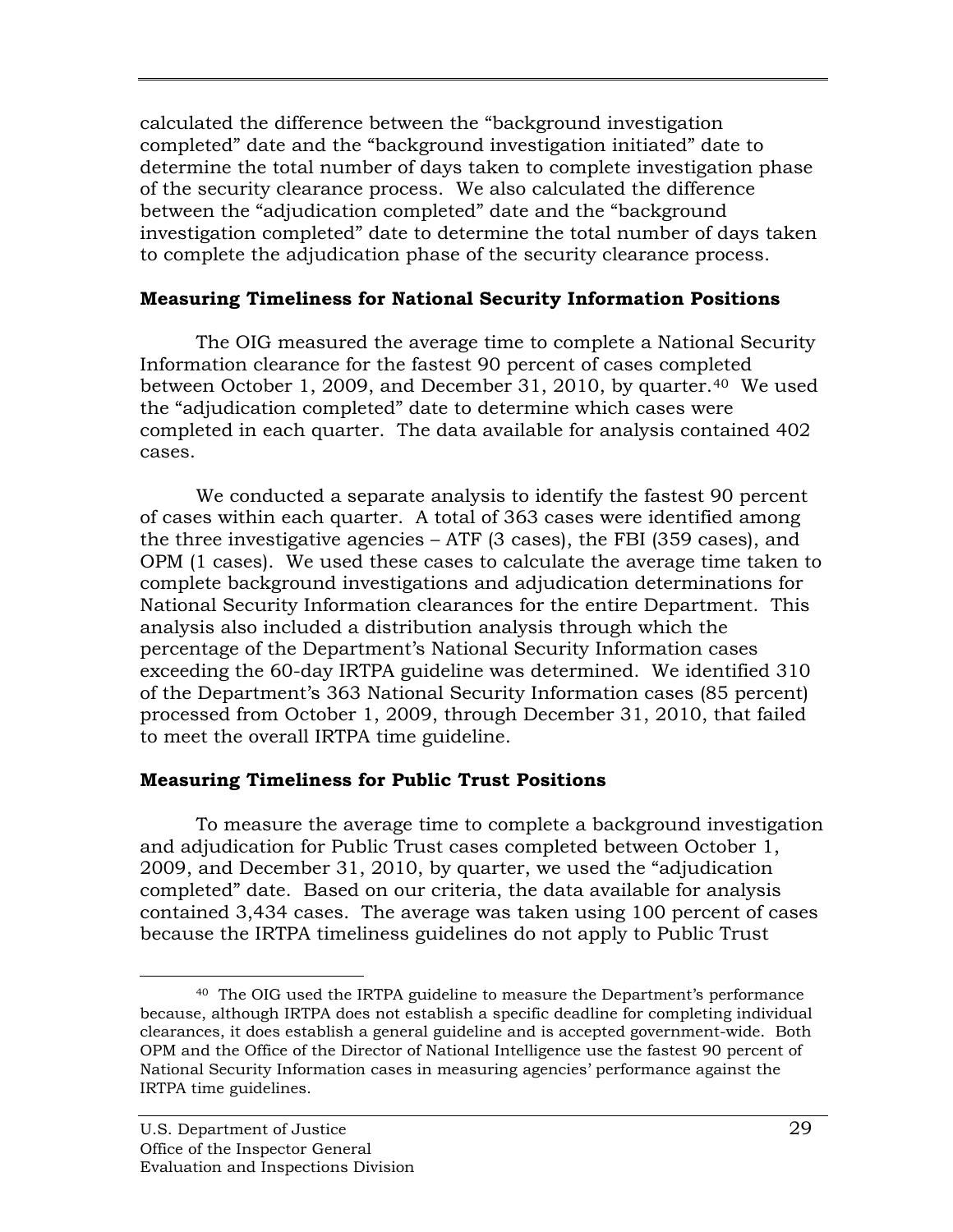positions. This analysis also included a distribution analysis through which the percentage of the Department's Public Trust cases exceeding the 90-day OPM adjudication requirement was determined. We identified 326 of the Department's 3,434 Public Trust cases (10 percent) processed from October 1, 2009, through December 31, 2010, that failed to meet OPM's requirement for completing and reporting adjudications.

### **Analyzing Cases by Job Series**

The OIG was able to conduct a job series analysis only for the FBI's contract linguists because it was the only job series clearly and consistently identified in the data we received from components. More than 1,100 unique job titles were used for the 3,797 contract cases analyzed during this review. There did not appear to be any standard naming conventions across components or within specific components, making it impossible to reliably group and analyze jobs series. Contractor position information ranged from descriptive titles such as "Food Service Officer" and "Fire and Safety Manager" to ambiguous titles such as "General Clerk II" or simply "Analyst."

We analyzed FBI data for security clearances completed between October 1, 2009, and December 30, 2010, to determine timeliness delays between the fastest 90 percent of the cases for both FBI contract linguists and all other FBI contractor employees. We determined that 13 percent (46 of 359 cases) of all FBI contractors were contract linguists. The FBI averaged 166 days to complete all phases of the security process for these 46 cases.

### **Reviewing Case Files**

We selected and reviewed 60 files to determine causes for potential timeliness delays among certain National Security Information and Public Trust contractor cases. We selected files from various components that used each of the three investigative agencies – the FBI, ATF, and OPM. We selected both long and short cases across the Department to identify commonalities. We also reviewed USMS files to ensure the analysis included sub-groups of the Department.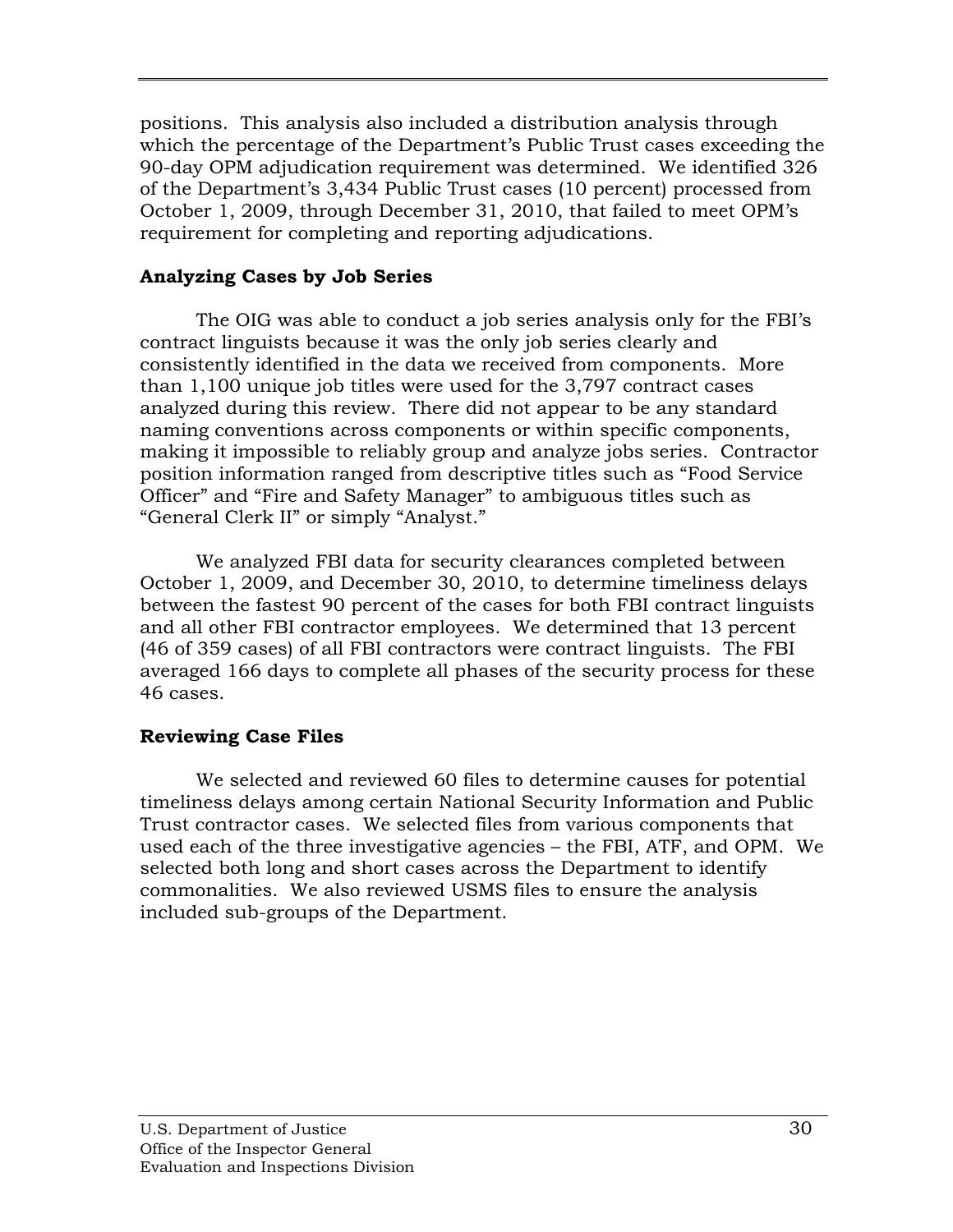### **APPENDIX VI: THE SECURITY AND EMERGENCY PLANNING STAFF RESPONSE TO DRAFT REPORT**

|          | <b>U.S. Department of Justice</b><br>Justice Management Division                                                                                                                                                                                                                                                                                                                                                                                                                                                                 |
|----------|----------------------------------------------------------------------------------------------------------------------------------------------------------------------------------------------------------------------------------------------------------------------------------------------------------------------------------------------------------------------------------------------------------------------------------------------------------------------------------------------------------------------------------|
|          | Security and Emergency Planning Staff                                                                                                                                                                                                                                                                                                                                                                                                                                                                                            |
|          | Washington, D.C. 20530.                                                                                                                                                                                                                                                                                                                                                                                                                                                                                                          |
|          | FEB 22 2013                                                                                                                                                                                                                                                                                                                                                                                                                                                                                                                      |
| TO:      | <b>JASON R. HIGLEY</b><br>ACTING ASSISTANT INSPECTOR GENERAL<br>EVALUATION AND INSPECTIONS DIVISION                                                                                                                                                                                                                                                                                                                                                                                                                              |
| FROM:    | Lame<br>JAMES L. DUNLAP<br>DEPARTMENT SECURITY OFFICER                                                                                                                                                                                                                                                                                                                                                                                                                                                                           |
| SUBJECT: | Office of Inspector General's Report Entitled: Review of the Department's<br>Contractor Personnel Security Process, Assignment Number A-2012-006                                                                                                                                                                                                                                                                                                                                                                                 |
|          | This responds to the Office of Inspector General's (OIG) report entitled: Review of the<br>Department's Contractor Personnel Security Process, Assignment Number A-2012-006.                                                                                                                                                                                                                                                                                                                                                     |
|          | I welcome and appreciate this review regarding the contractor personnel security process in the<br>Department. I believe the recommendations from this report will have a positive impact in our<br>personnel security and compliance review programs. The OIG staff was very thorough and their<br>professionalism was greatly appreciated.                                                                                                                                                                                     |
|          | The OIG report contains three recommendations for my Staff. As requested, I will address the<br>reports's recommendations and provide the appropriate plan of action for each. The<br>recommendation numbers below correspond to those in the OIG report.                                                                                                                                                                                                                                                                        |
|          | 1. SEPS should implement procedures to identify contractor cases that are pending for a<br>significant period of time and have exceeded OPM's 90-day adjudication requirement.                                                                                                                                                                                                                                                                                                                                                   |
|          | We concur with this recommendation. A query has been written to extract this<br>information from JSTARS, the Department's personnel security system. SEPS is<br>planning to modify JSTARS' reporting capability to include this query, so components<br>can generate the report as needed. Given budgetary constraints in today's economic<br>environment, however, this modification will not be available until FY 14. In the<br>meantime the JSTARS Service Desk will generate the query for all components, as<br>requested. |
|          | Next Steps:                                                                                                                                                                                                                                                                                                                                                                                                                                                                                                                      |
|          | The Personnel Security Group will communicate this plan to the Department via                                                                                                                                                                                                                                                                                                                                                                                                                                                    |
|          | an e-mail to Department Security Programs Managers by March 1, 2013.                                                                                                                                                                                                                                                                                                                                                                                                                                                             |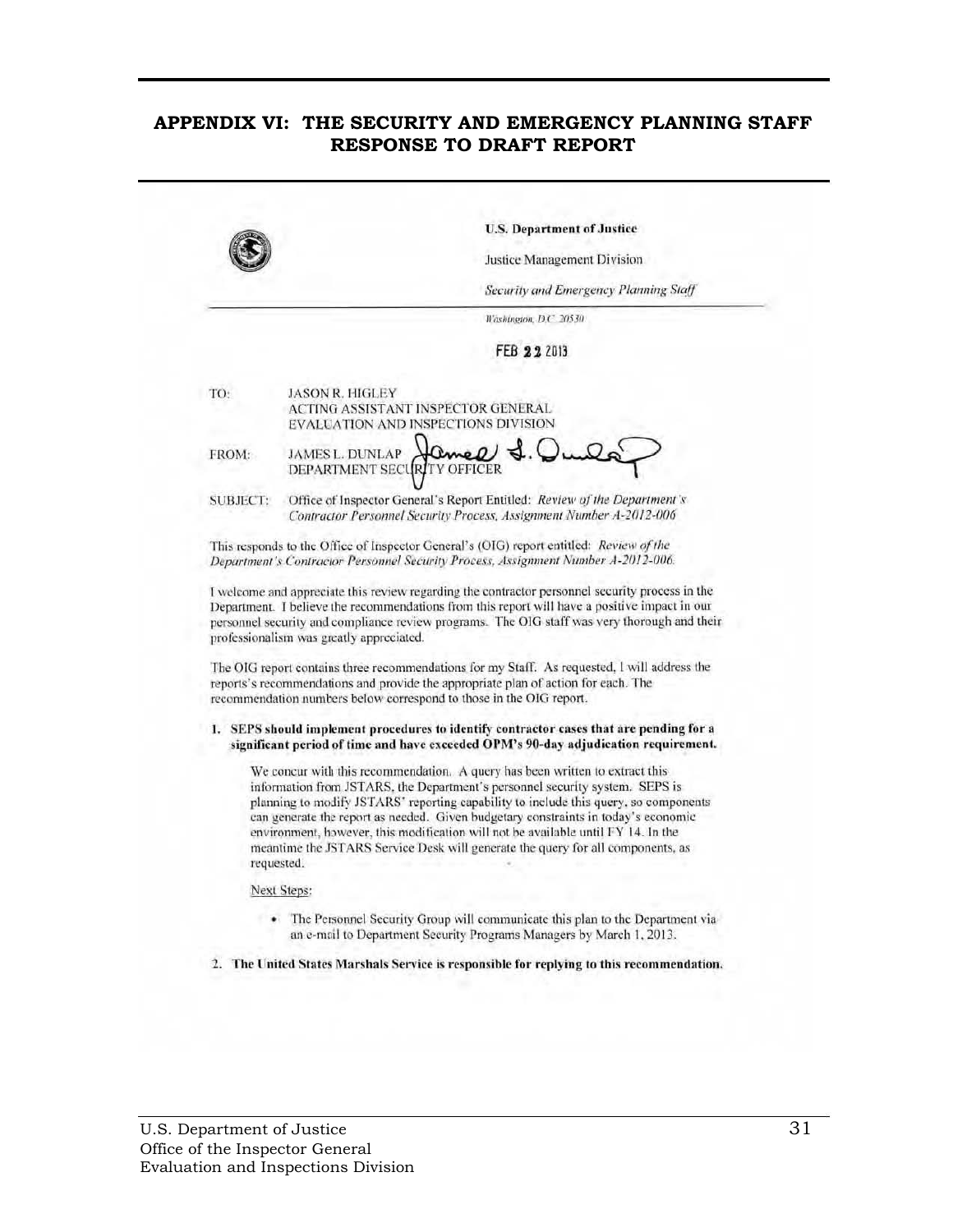Memorandum for Jason R. Higley Page 2 Subject: Office of Inspector General's Report Entitled: Review of the Department's Contractor Personnel Security Process, Assignment Number A-2012-006

#### 3. SEPS should require components to maintain rosters of their active contractors, including information on each contractor's clearance or risk level.

We concur with this recommendation. This requirement is included in the draft Contractor Policy Statement scheduled to be issued by April 5, 2013.

4. SEPS should issue a contractor security policy similar to the Department's employee security policy, including a contractor reinvestigation requirement that is consistent with the Department's employee reinvestigation requirement.

We concur with this recommendation. As stated above, SEPS plans to issue the Contractor Policy Statement by April 5, 2013. The current draft includes reinvestigation requirements as established by applicable laws.

I am committed to a strong and effective personnel security program, and recognize that there is always room for improvement. Therefore, you have my commitment that SEPS will work diligently to implement the recommendations to the best of its ability and as quickly as possible.

Should you have any questions or require additional information, please contact me directly at (202) 514-2094. or Dorianna Rice. Assistant Director. Personnel Security Group, at (202) 514-2351 .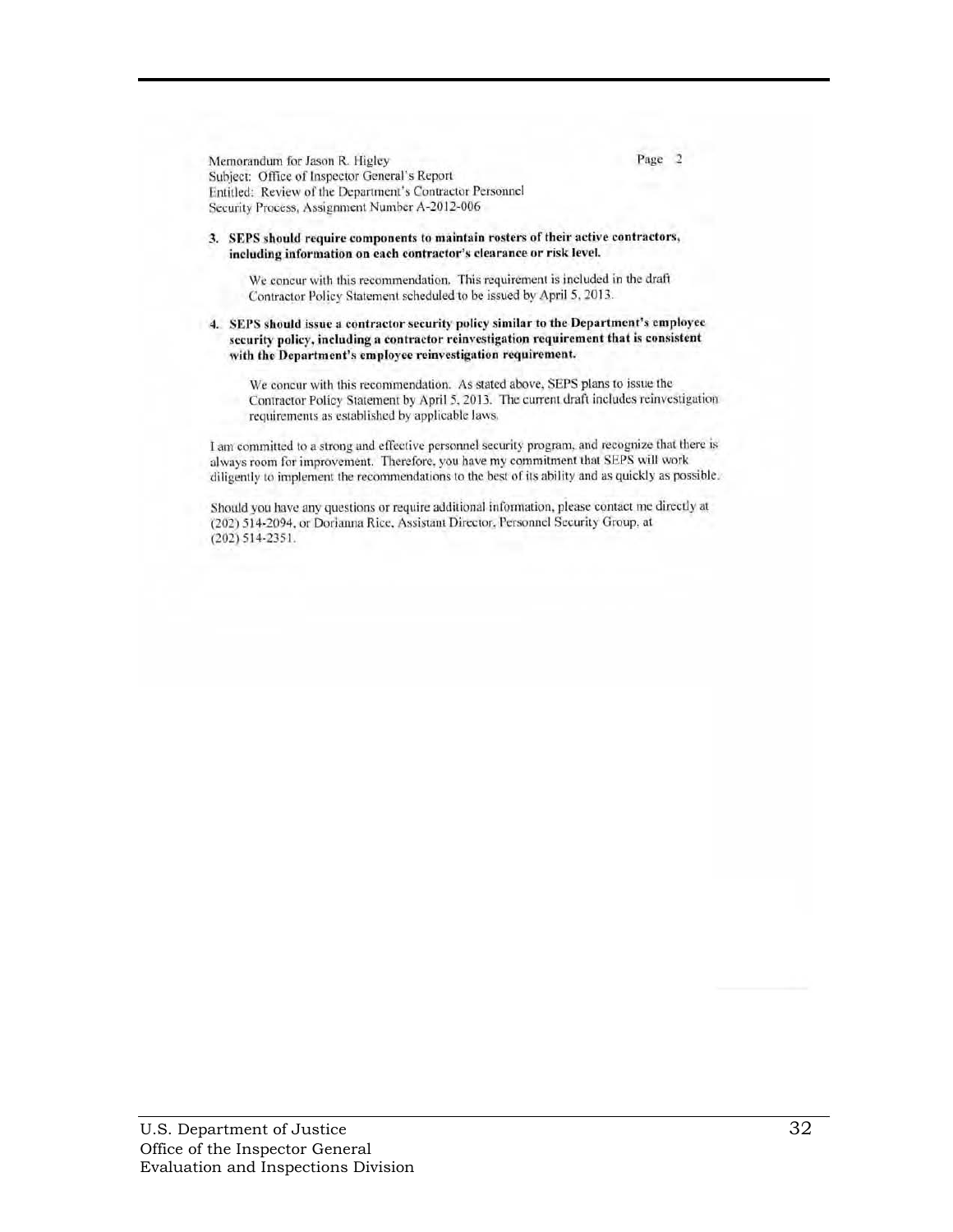### **APPENDIX VII: OIG ANALYSIS OF THE SECURITY AND EMERGENCY PLANNING STAFF RESPONSE**

The Office of the Inspector General provided a draft of this report to the Justice Management Division's Security and Emergency Planning Staff (SEPS) for its comment. SEPS's response is included in Appendix VI to this report. The OIG's analysis of SEPS's response and the actions necessary to close the recommendations are discussed below.

**Recommendation 1:** SEPS implement procedures to identify contractor cases that are pending for a significant period of time and have exceeded OPM's 90-day adjudication requirement.

**Status:** Resolved.

**SEPS Response:** SEPS concurred with this recommendation. SEPS stated that it has developed a query to extract this information from JSTARS. SEPS is planning to modify JSTARS so components can generate a report with this information on an as-needed basis. Due to budgetary restrictions, this report feature will not be available until FY 2014. However, the JSTARS Service Desk will generate the report for individual components on request. SEPS plans to issue an e-mail to component Security Program Managers in March 2013 with instructions on how to request the query.

**OIG Analysis:** SEPS's planned actions are responsive to our recommendation. By May 3, 2013, please provide a copy of the e-mail instructing components on how to use the JSTARS query. In addition, please provide documentation, including copies of any policy statements issued to the components, showing how SEPS will use the JSTARS query to ensure components are meeting OPM's adjudicative goals.

**Recommendation 3:** SEPS require components to maintain rosters of their active contractors, including information on each contractor's clearance or risk level.

**Status:** Resolved.

**SEPS Response:** SEPS concurred with this recommendation. SEPS stated that it planned to issue a Contractor Policy Statement by April 5, 2013, that requires components to maintain rosters of their active contractors, including information on each contractor's clearance or risk level.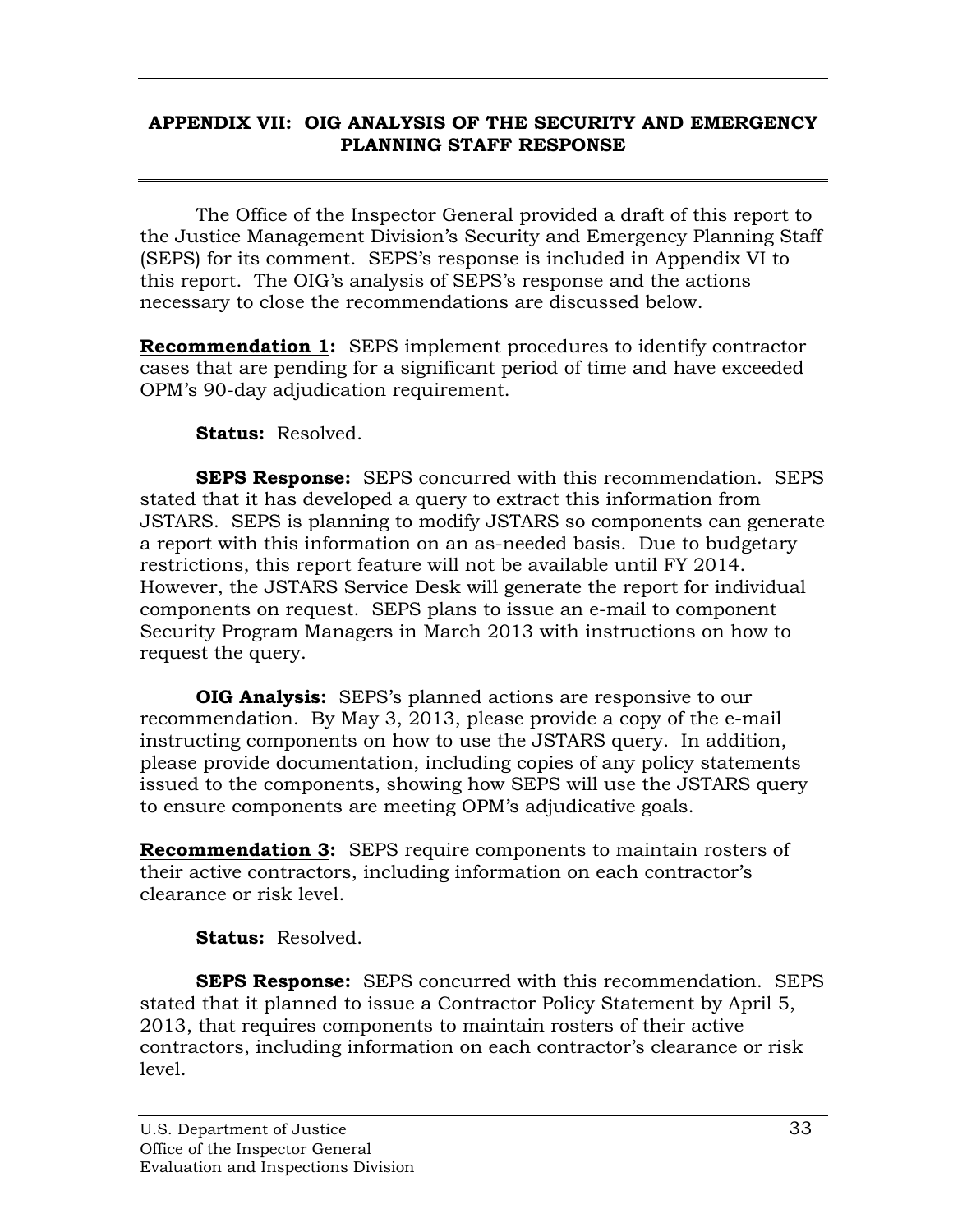**OIG Analysis:** SEPS's planned actions are responsive to our recommendation. Please provide a copy of the final Contractor Policy Statement by May 3, 2013.

**Recommendation 4:** SEPS issue a contractor security policy similar to the Department's employee security policy, including a contractor reinvestigation requirement that is consistent with the Department's employee reinvestigation requirement.

**Status:** Resolved.

**SEPS Response:** SEPS concurred with this recommendation. SEPS stated that it planned to issue a Contractor Policy Statement by April 5, 2013. The current draft of the policy includes a contractor reinvestigation requirement.

**OIG Analysis:** SEPS's planned actions are responsive to our recommendation. Please provide a copy of the final Contractor Policy Statement that includes the contractor reinvestigation requirement by May 3, 2013.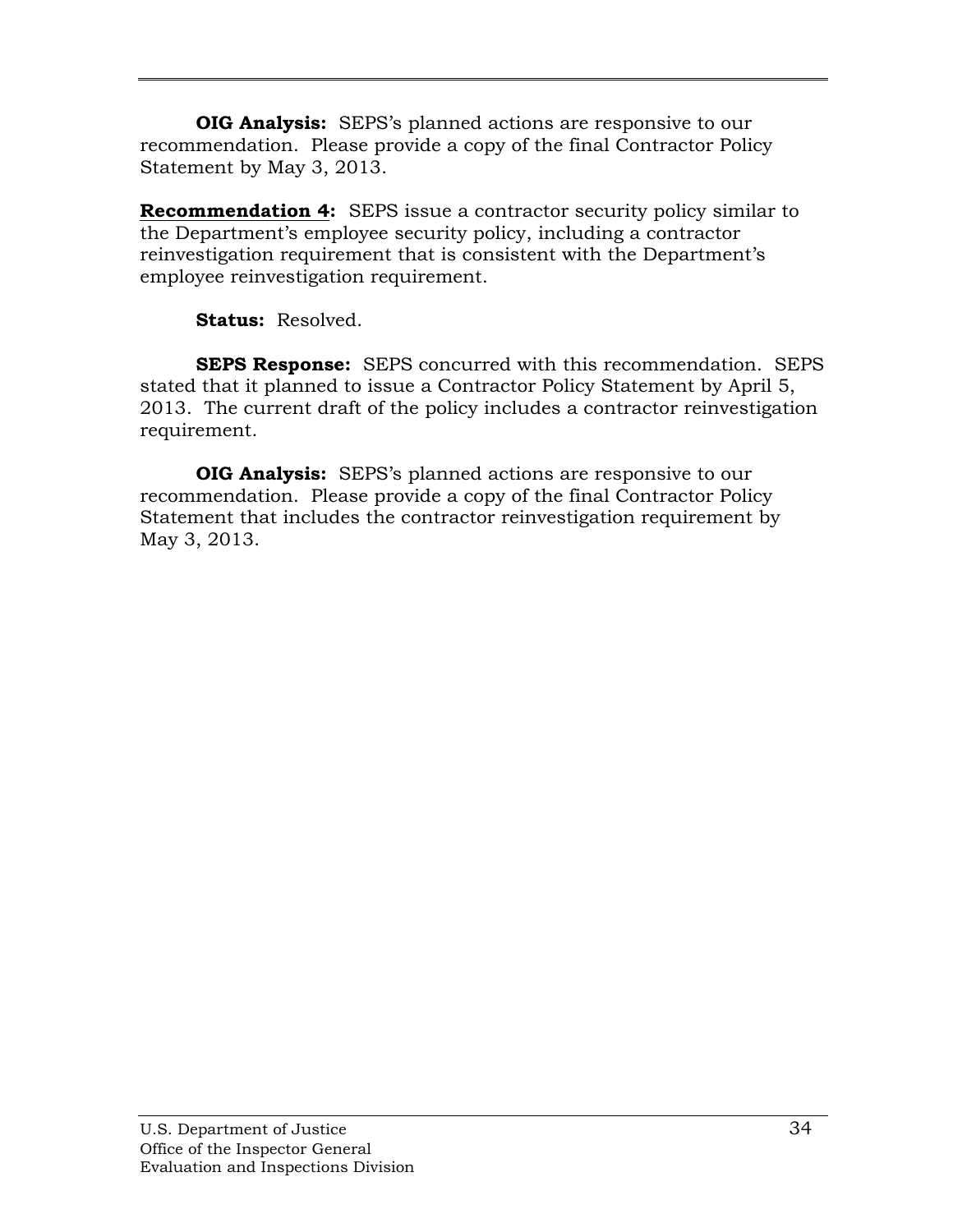#### **APPENDIX VIII: THE U.S. MARSHALS SERVICE RESPONSE TO DRAFT REPORT**

|                         | U.S. Department of Justice                                                                                                                          |
|-------------------------|-----------------------------------------------------------------------------------------------------------------------------------------------------|
|                         | United States Marshals Service                                                                                                                      |
|                         | Associate Director for Operations                                                                                                                   |
|                         | Alexandria, Virginia 22301-1025                                                                                                                     |
|                         |                                                                                                                                                     |
| MEMORANDUM TO:<br>FROM: | Jason R. Higley<br>Acting Assistant Inspector General<br>for Evaluation and Inspections<br>the<br>David Harlow<br>Associate Director for Operations |

Should you have any questions regarding these responses, please contact Ms. Isabel Howell at 202-307-9744.

#### Attachments

cc: Carl W. Caulk Assistant Director Judicial Security Division

> Donald O'Hearn Chief of Staff

Isabel Howell Audit Liaison United States Marshals Service

Security Process. Assignment Number A-2012-006.

Louise Duhamel Acting Director. Audit Liaison Group Justice Management Division

Mary T. Myers Audit Liaison Specialist. Audit Liaison Group Justice Management Division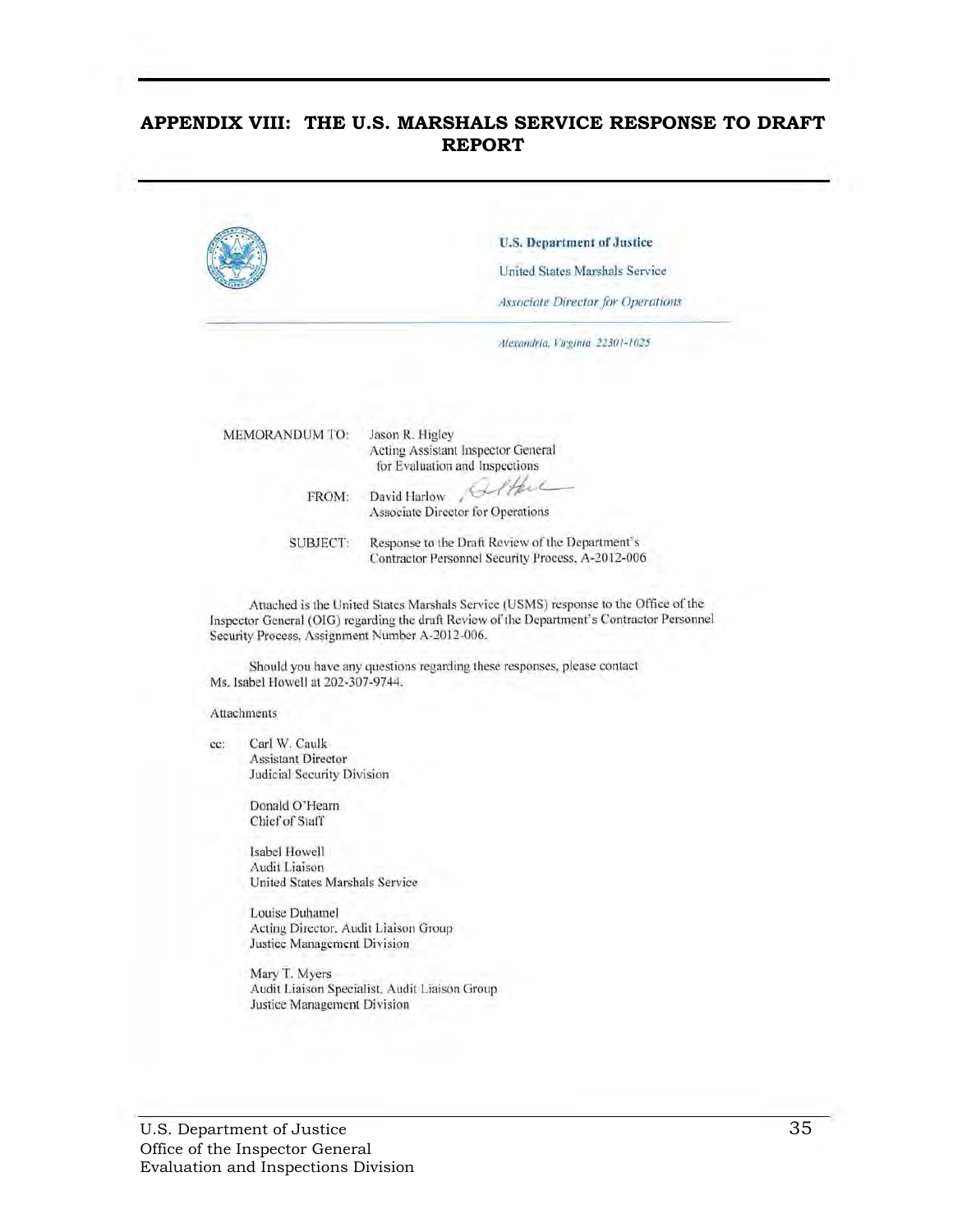**Response to Draft Report** Review of the Department's Contractor Personnel Security Process Report Number A·2012-006

Recommendation 2: The USMS continue to use the Office of Personnel Management's (OPM) investigative services to complete background investigations for its Court Security Officers (CSo,).

Response: Concur,

The USMS will continue to use OPM 's investigative services to complete background investigations for CSOs. In fiscal year (FY) 2010, the USMS Judicial Security Division performed extensive research into Executive Orders, as well as OPM policies and regulations as they relate to background investigations for CSOs. Internal discussions were held within the USMS, and information was gathered regarding other government agencies' practices for conducting contractor background investigations. As a result of these discussions, the review of other government agencies' best practices, and a review of background investigation costs for the last three fiscal years, it was determined that changes were needed to arrive at a more efficient and cost effective manner of conducting CSO background investigations.

In FY 2012, an implementation plan was drafted outlining procedures and cost analyses to transition CSO background investigation services to OPM. This plan was presented to the Administrative Office of the United States Courts (AOUSC) for FY 2013 funding consideration and approval. The AOUSC concurred with the implementation plan and approved funding to take effect at the beginning of FY 2013. The USMS considers the switch to using OPM investigative services for CSO background investigations to be a permanent change for the agency. We will continue to monitor OPM's success in completing background investigations in a timely manner and will work with OPM to solve any issues that arise.